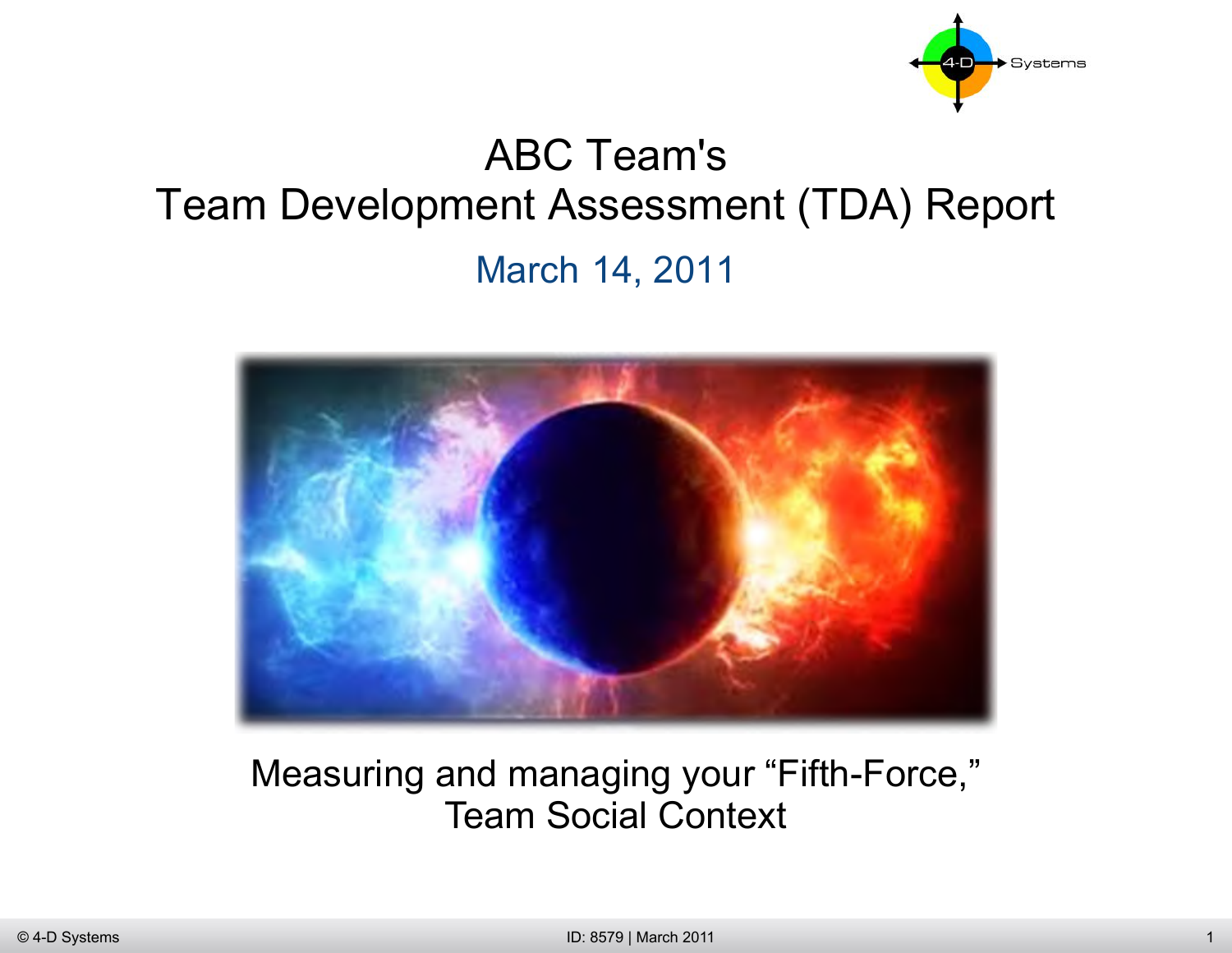#### **16 Completed**

test@testabc.com test2@testabc.com test3@testabc.com test4@testabc.com test5@testabc.com test6@testabc.com test7@testabc.com test8@testabc.com test9@testabc.com test10@testabc.com test11@testabc.com test12@testabc.com test13@testabc.com test14@testabc.com test15@testabc.com test16@testabc.com

#### **0 Not Completed**

#### **0 Opted Out**

**Note:** The assessment informed participants that reports display all 'opt out' reasons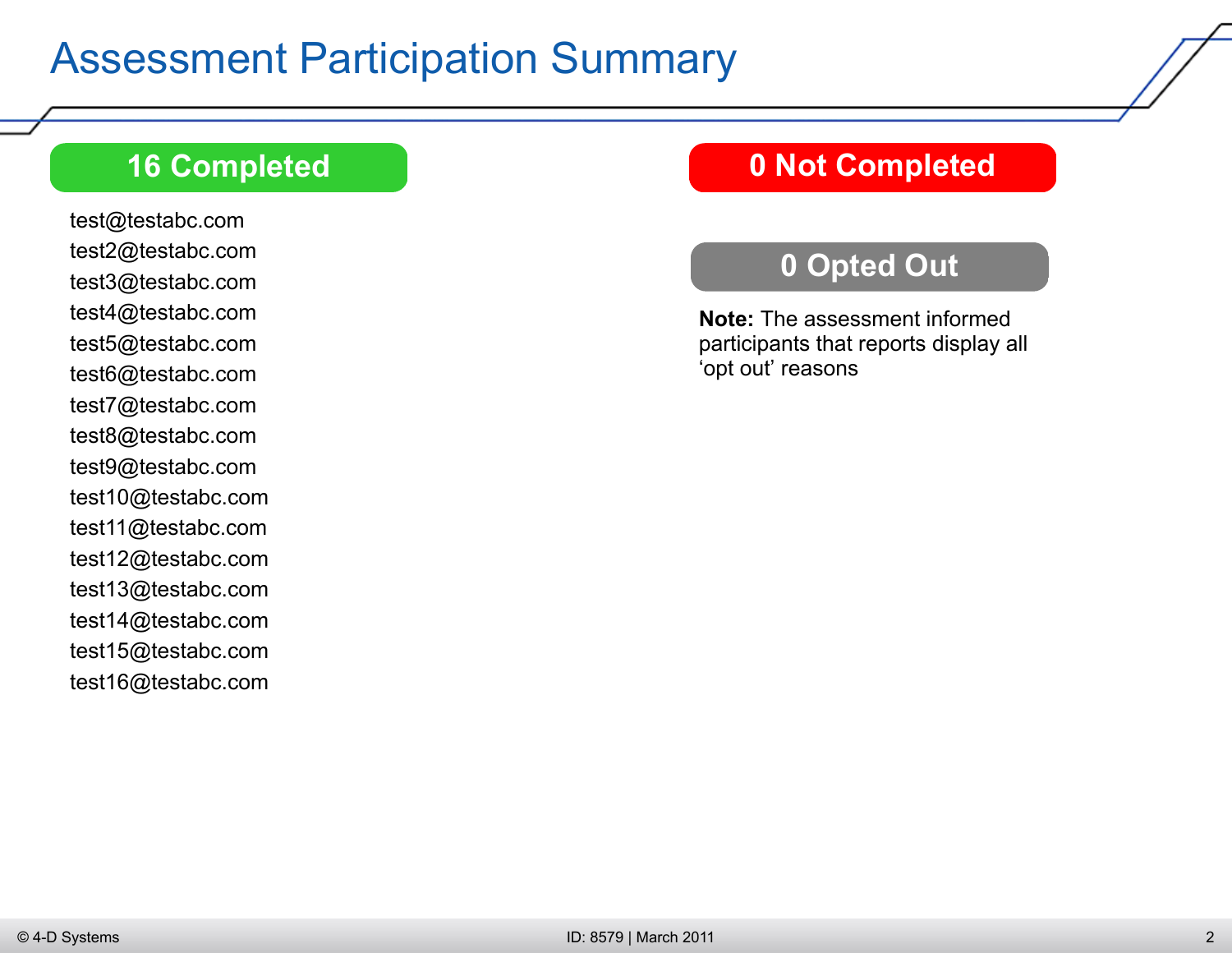### Benchmarking Performance by Quintile

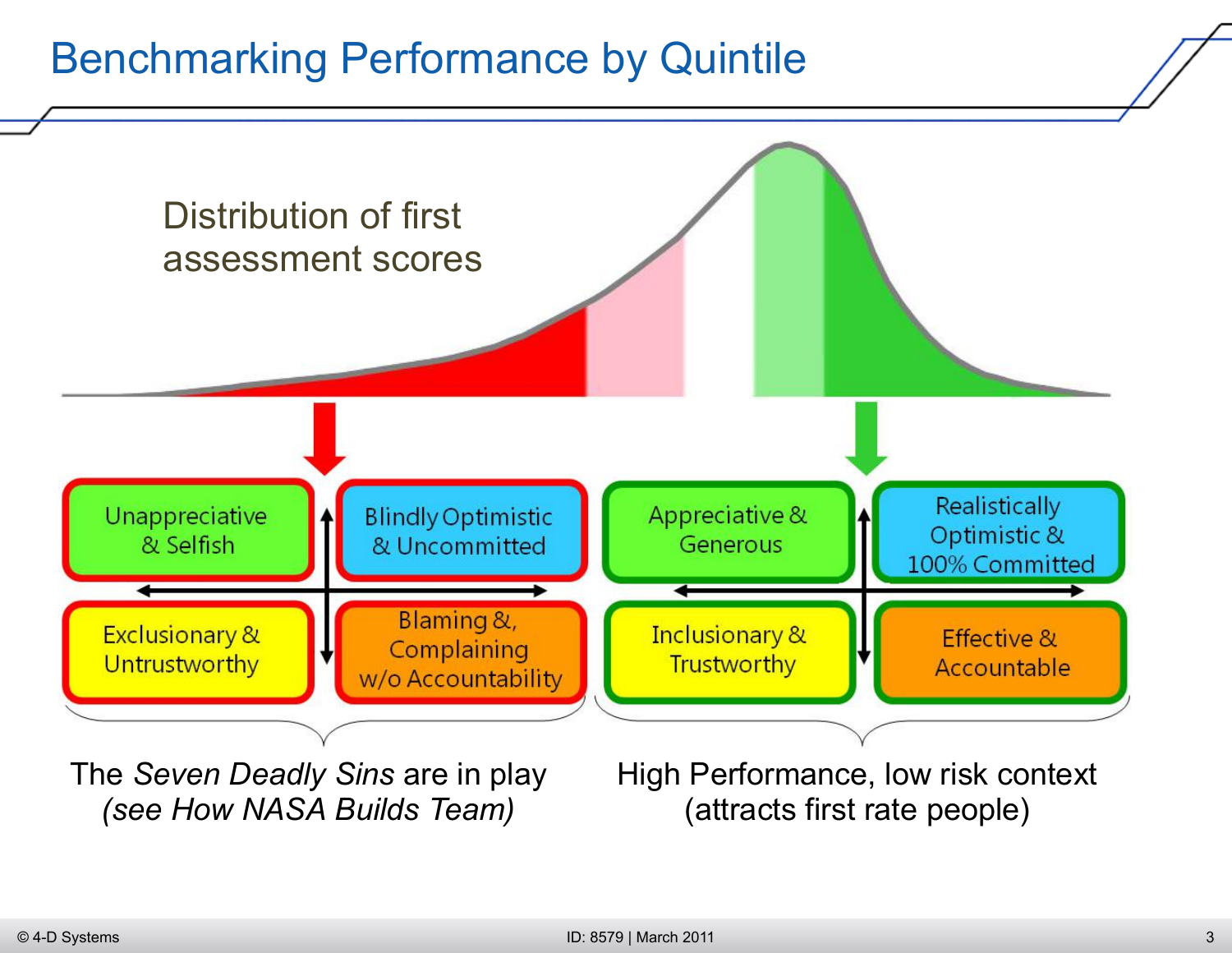#### Team Score and Benchmarking Scale



Note: The display includes past assessment data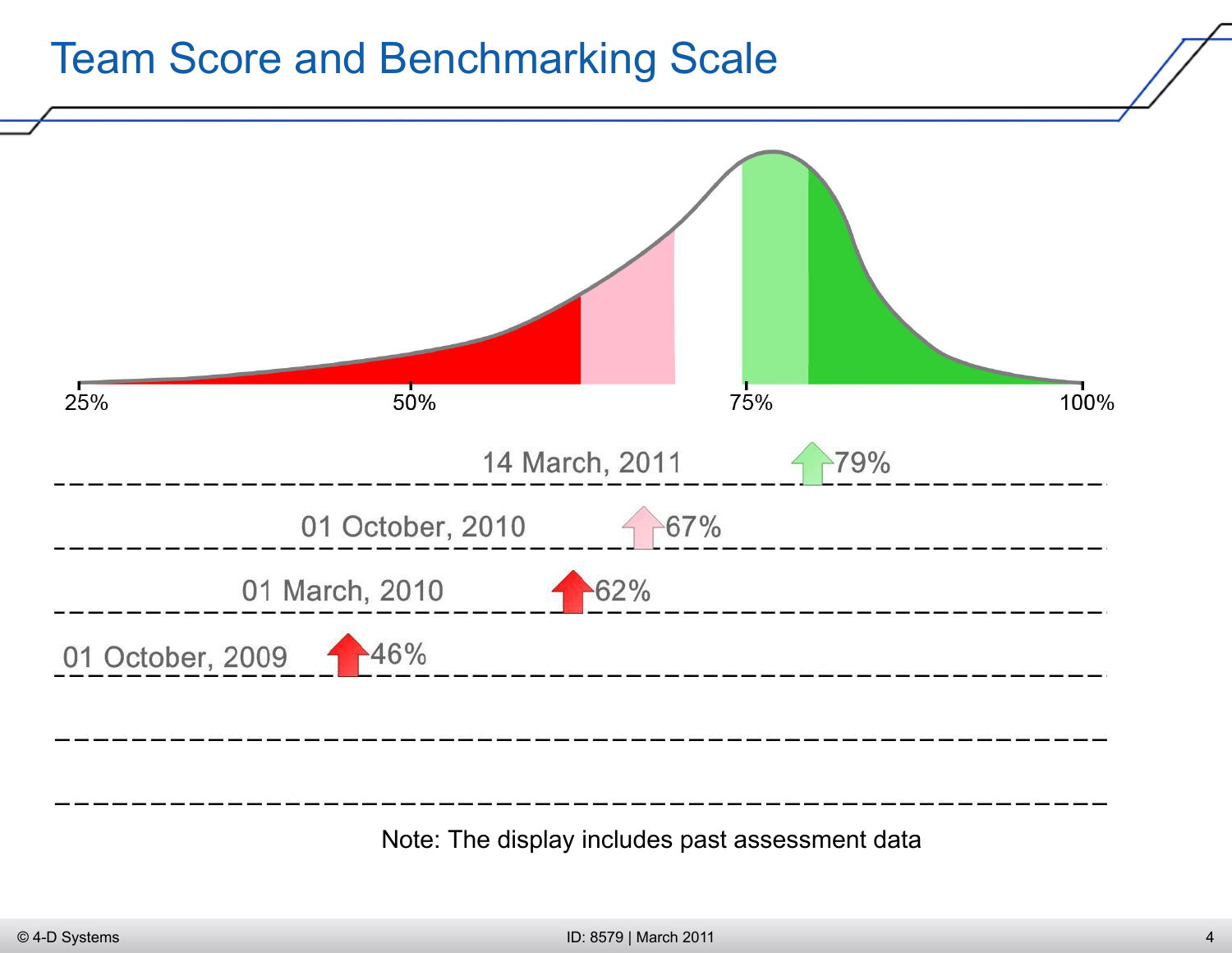#### Each Participant's Perception

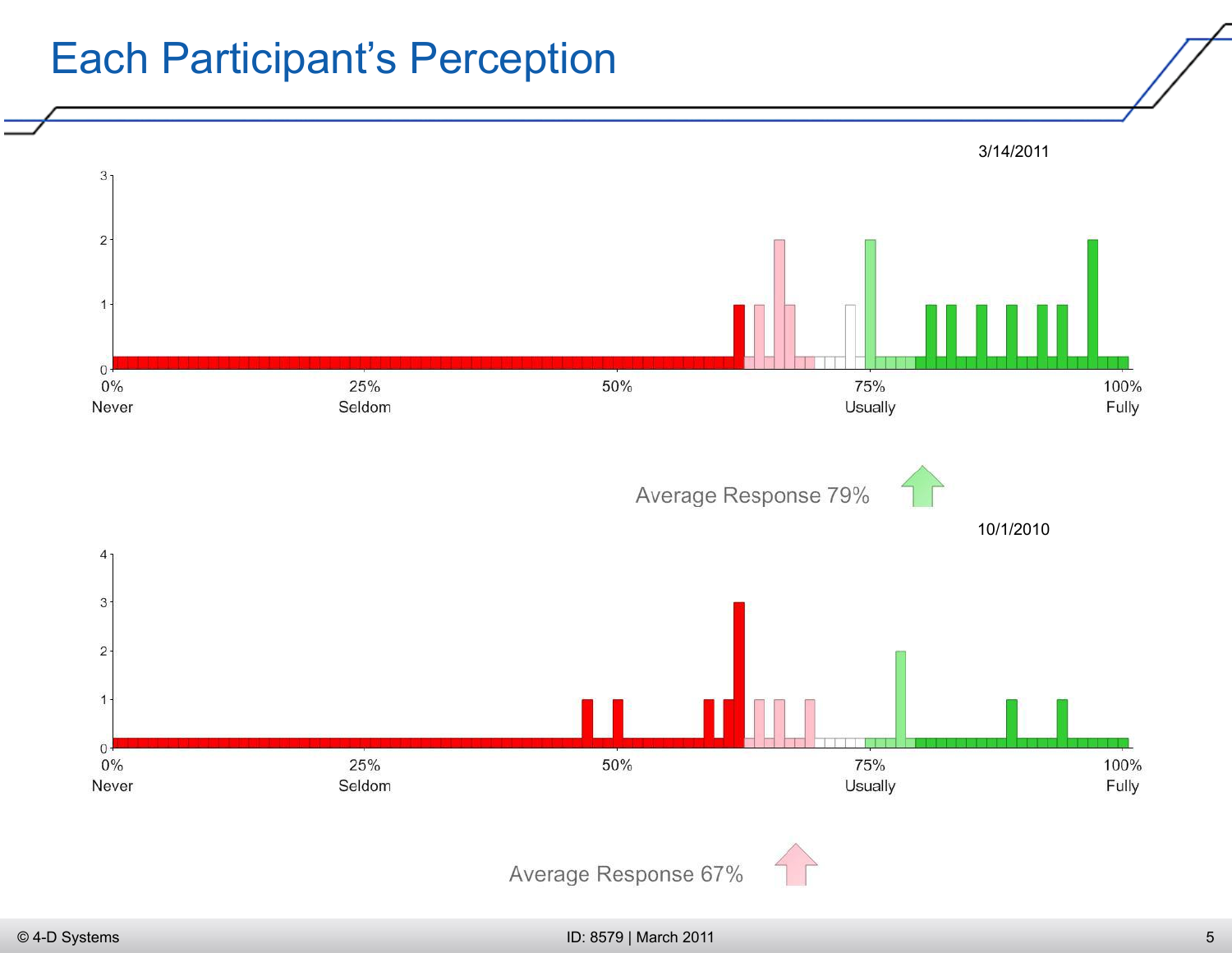#### Each Participant's Perception

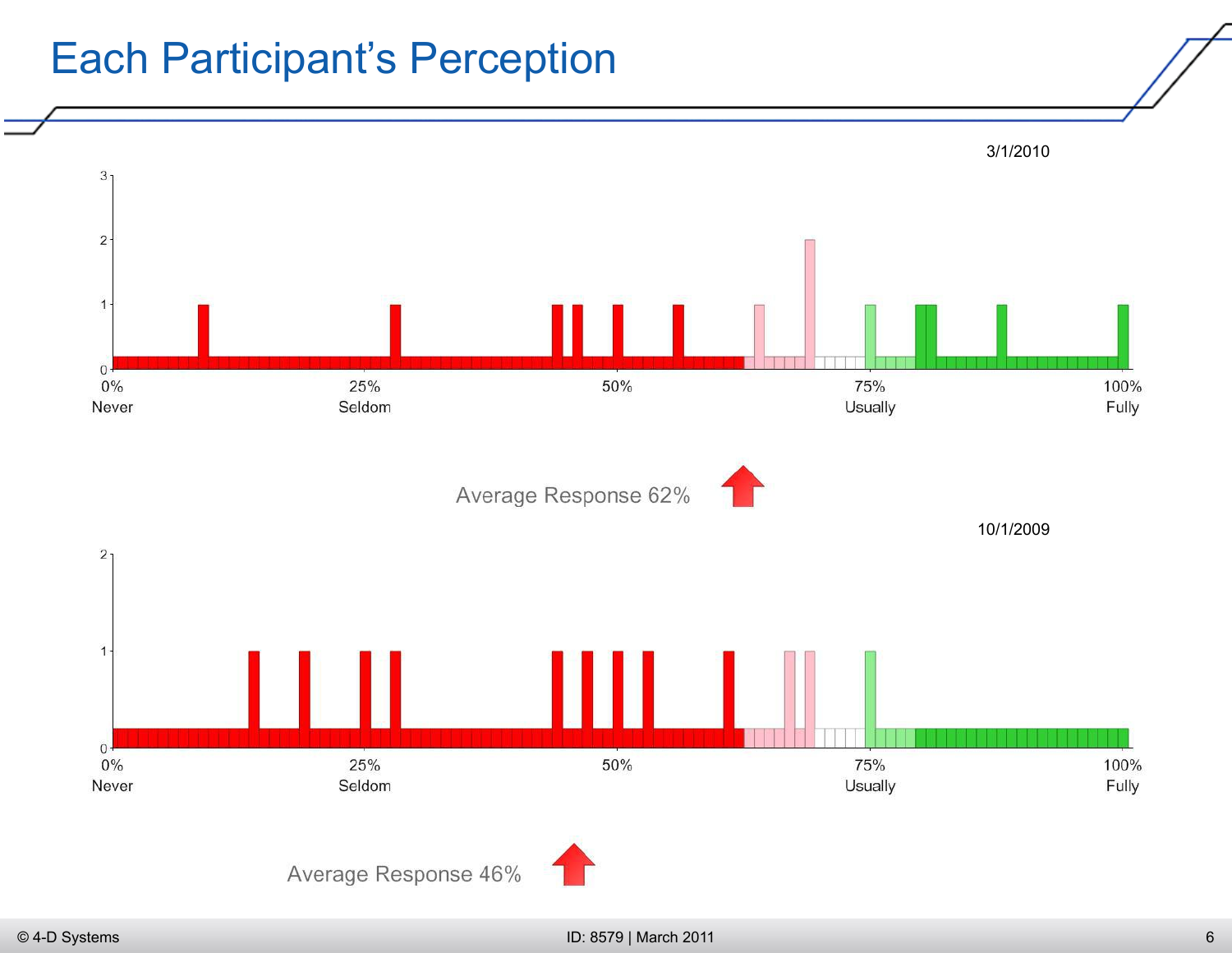### Relative Ranking of Behaviors

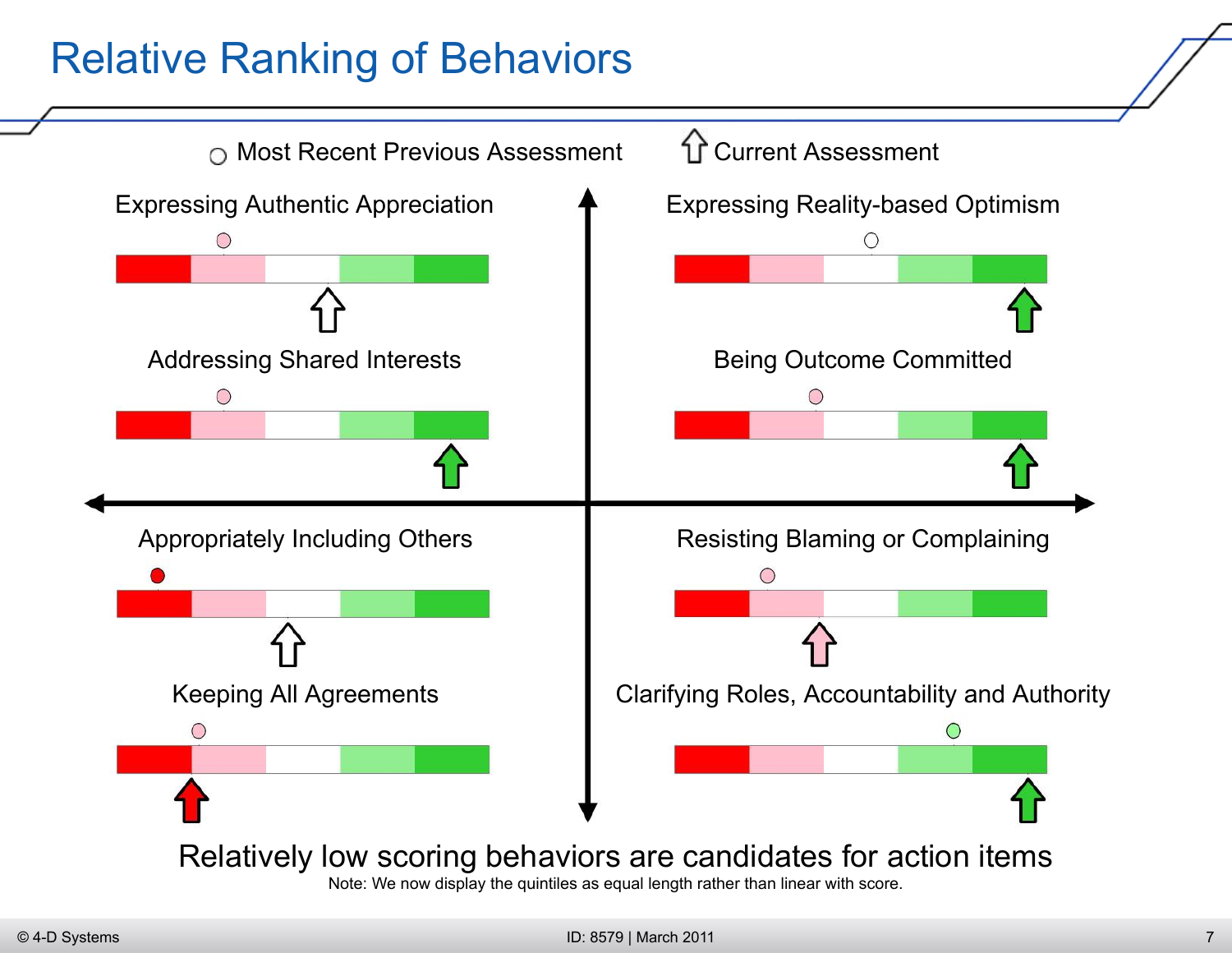## 1. Expressing Authentic Appreciation

Your habitual expressions of authentic appreciation not only improve your performance, it makes being at work enjoyable. Why not create an enjoyable work experience when it is so easy? Moreover, your habitual expressions of appreciation create a team (and family) context of mutual respect. People communicate much more openly in this context. Open communications enhance performance and reduce risk.

Team members can meet the *standard* by appreciating others Habitually, Authentically, Promptly, Proportionally and Specifically. (We call this "HAPPS" appreciation.)



- *"I believe my supervisor goes out of his way to praise me."*
- *"Though I do not have daily interaction with Mike, he is aware of what I am doing from a high level. This primarily accomplished*

Continued on the next page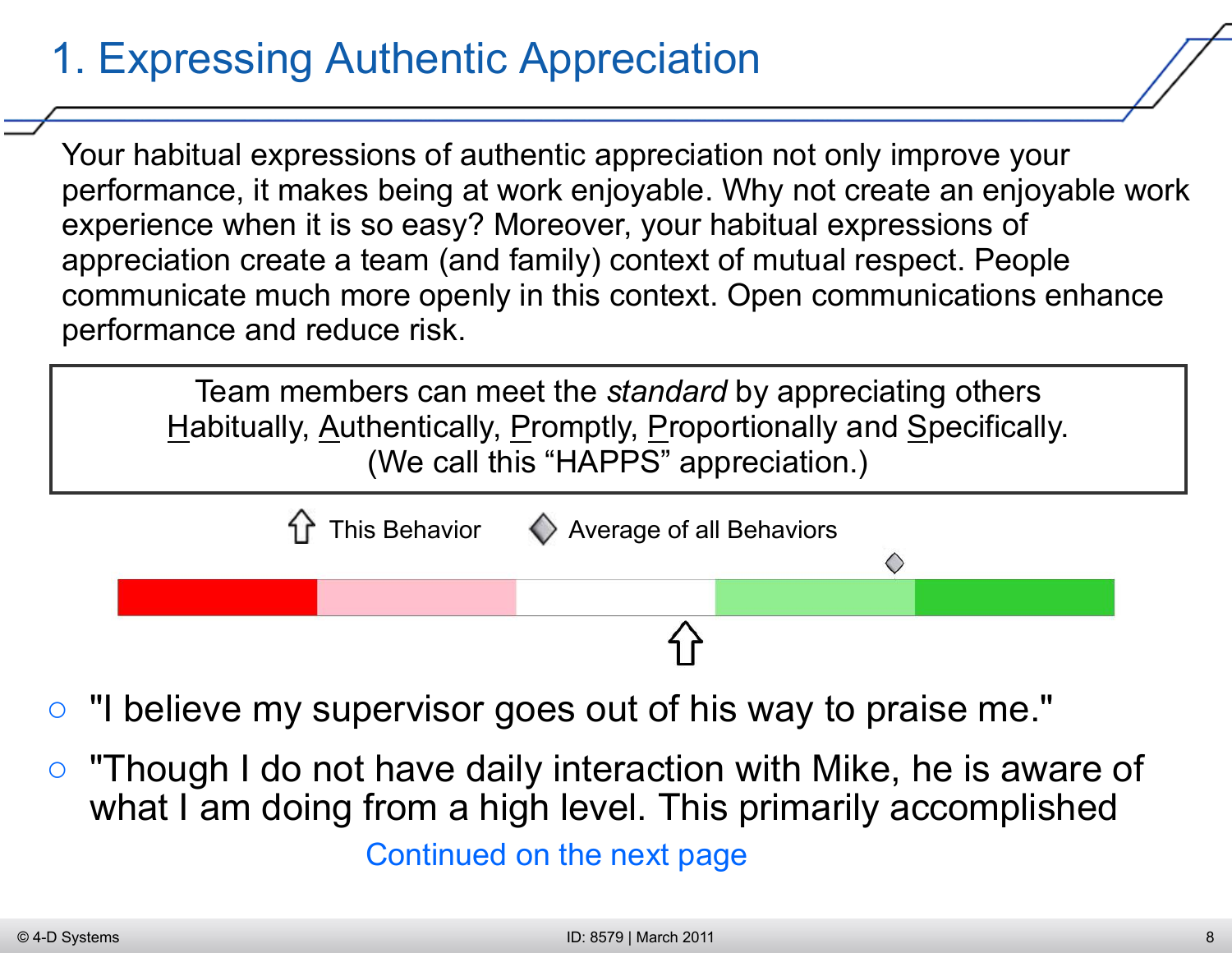## 1. Expressing Authentic Appreciation

*through monthly reports and conversations with my co-workers and supervisor. Mike mixes direction with encouragement and praise. Appreciation is succinct and specific. "*

○ *"The team does a good job at recognizing the contributions of others with a great deal of respect for subject matter experts. "*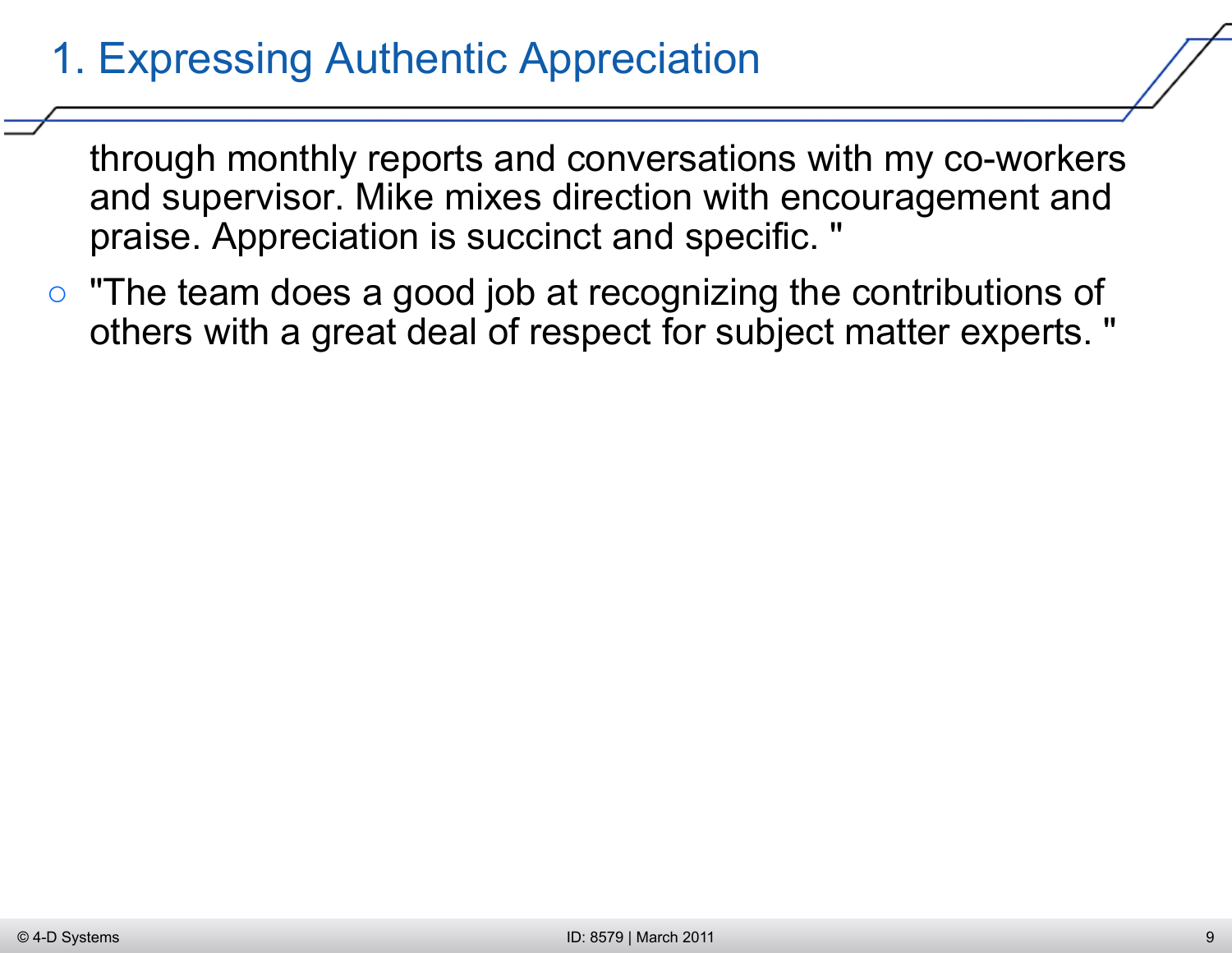- 1. Place discussions of "Expressing Authentic Appreciation" on your staff meeting agendas. Ask colleagues to share stories about their observations and experiences with this behavior. Also, ask for at least one expression of authentic appreciation from the group – you may be surprised at peoples' willingness to participate.
- 2. Our three-day Workshop contains an excellent experiential appreciation module. Download the PowerPoint slides at www.NASATeambuilding.com and have your 4-D Network Provider or Client Program Manager (CPM) present the module, or study the slides and present the module yourself
- 3. Look for opportunities to express appreciation for people you work with and live with. If you live in gratitude, opportunities will surely appear.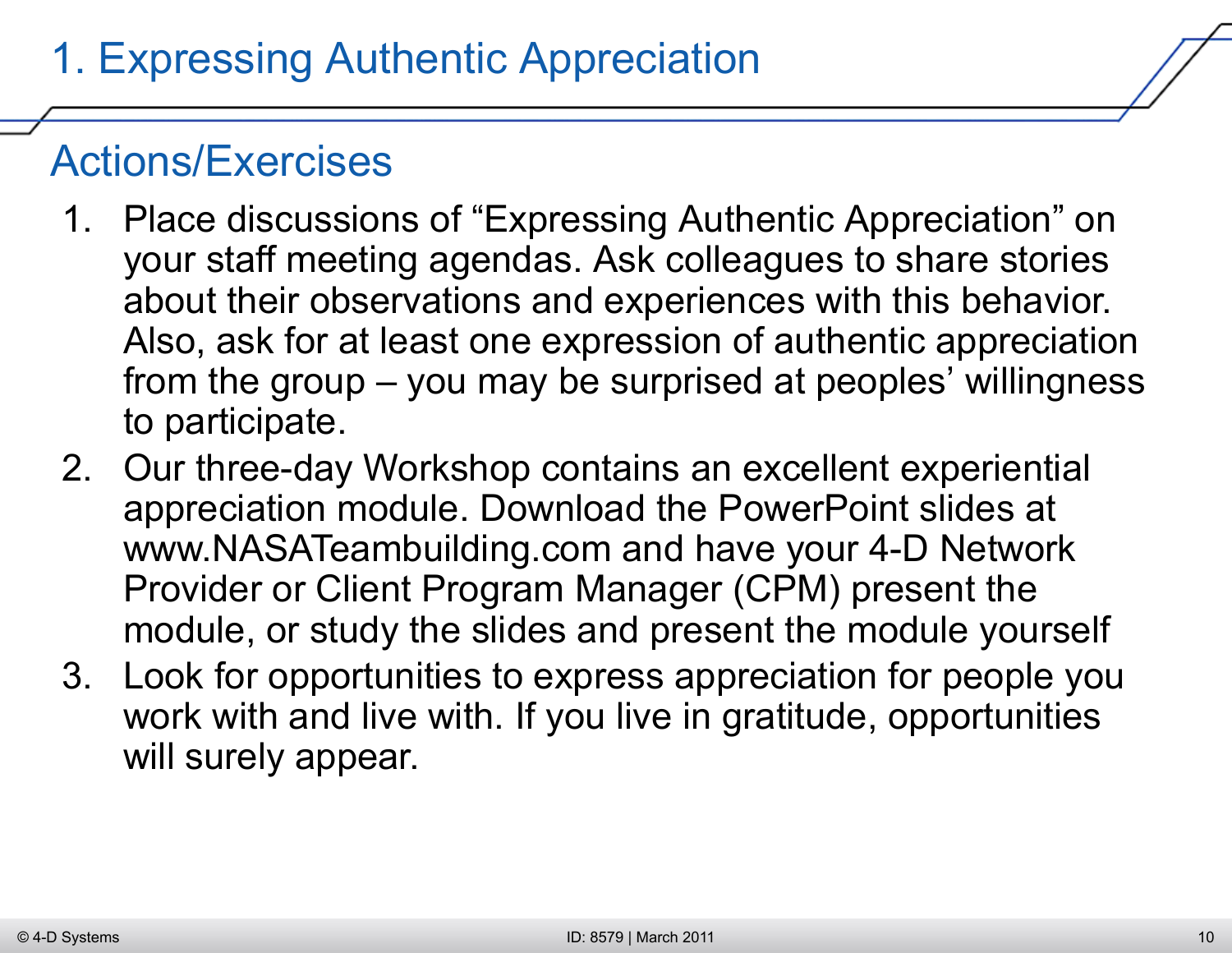## 2. Addressing Shared Interests

If we could place one saying on every desk it might be, "People do things for their reasons not ours." When you address interests you share with others, you make the reasons the same. Your payoff is improved relationships at work and in your family. It is usual in the workplace for conflict to develop across organizational interfaces. You can reduce this conflict making the Shared Interests inquiry, "What do they want that I can want for them also?"

Team members can meet the *standard* by addressing the interests they share with others, especially when conflict inhibits performance.



○ No assessor comments were submitted for this behavior.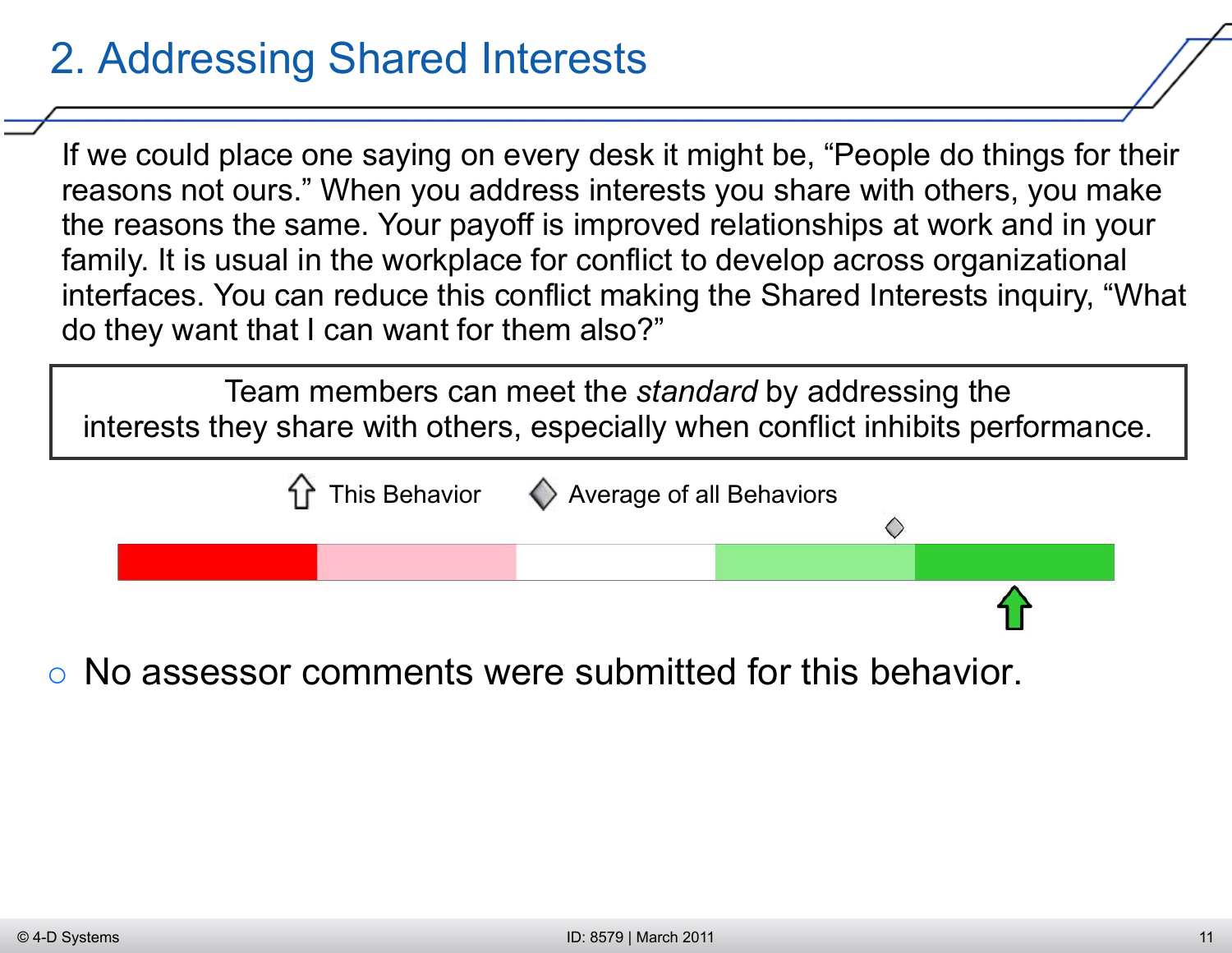- 1. The most potent Shared Interests exercise is a joint activity with the two teams (organizations) who have difficulties working effectively together. Like other examples, you can:
	- a. Ask your 4-D Network Provider/CPM to conduct the (about 2 hours) Shared Interests exercise using our Workshop slides; or
	- b. Read the "Shared Interests" chapter in How NASA Builds Teams, then download and study the relevant slides and perform the exercise for your team.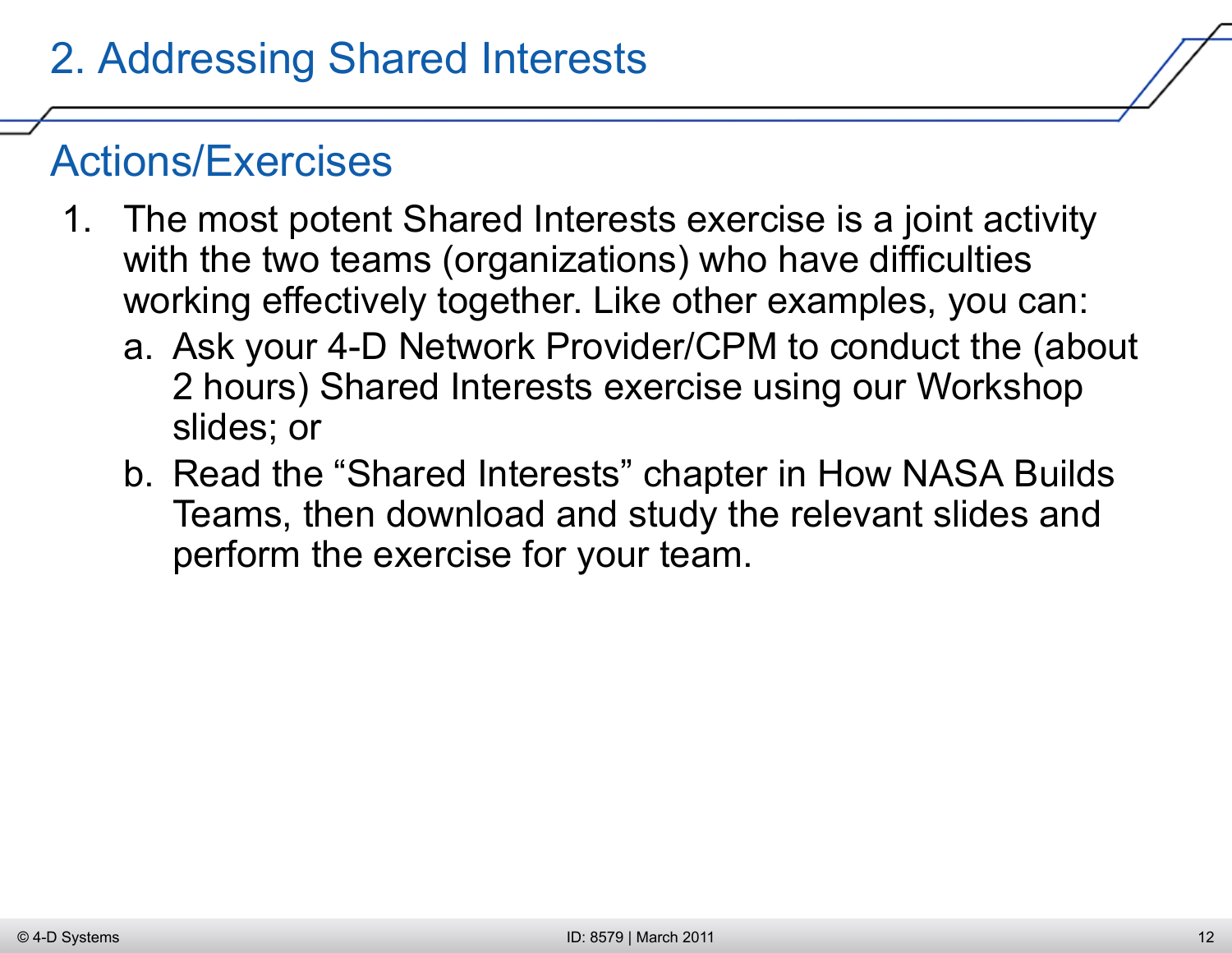## 3. Appropriately Including Others

If your team members fail to provide people the information, power, or rewards they believe they are entitled to, people may feel excluded. Then, they likely become angry, even if this was not intentional on your part. Then, they may "actout" their anger at you, or your teammates, making work unpleasant and reducing productivity. In contrast, over-inclusion, as in inviting people to nonessential meetings or sending unnecessary e-mails wastes peoples' time. Moreover, it may suggest that productivity is not important to you.

Team members can meet the *standard* by appropriately sharing power, information, and recognition, and avoiding wasteful over-inclusions.



○ No assessor comments were submitted for this behavior.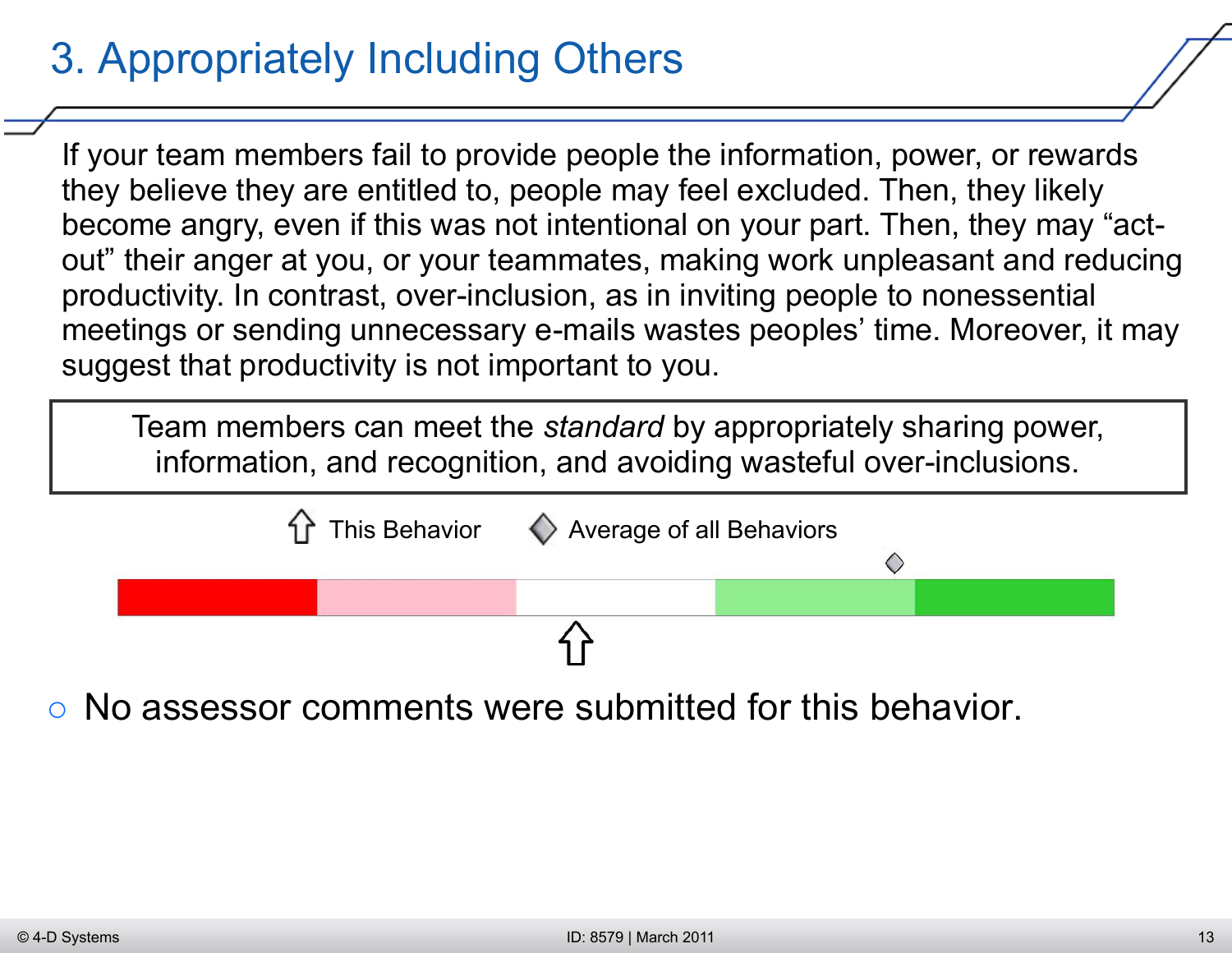- 1. Gather your team together and give each member a 3x5 card. Ask them to write exclusions they observed or experienced, without naming specific culprits.
- 2. Then, on the other side, name all the over-inclusions they have observed or experienced, without naming specific culprits.
- 3. Take a break while a facilitator organizes each category on separate flip charts, combining similar items, then sequencing them top-down in order of decreasing frequency.
- 4. Then team members discuss the exclusions, then overinclusions developing action items to address them.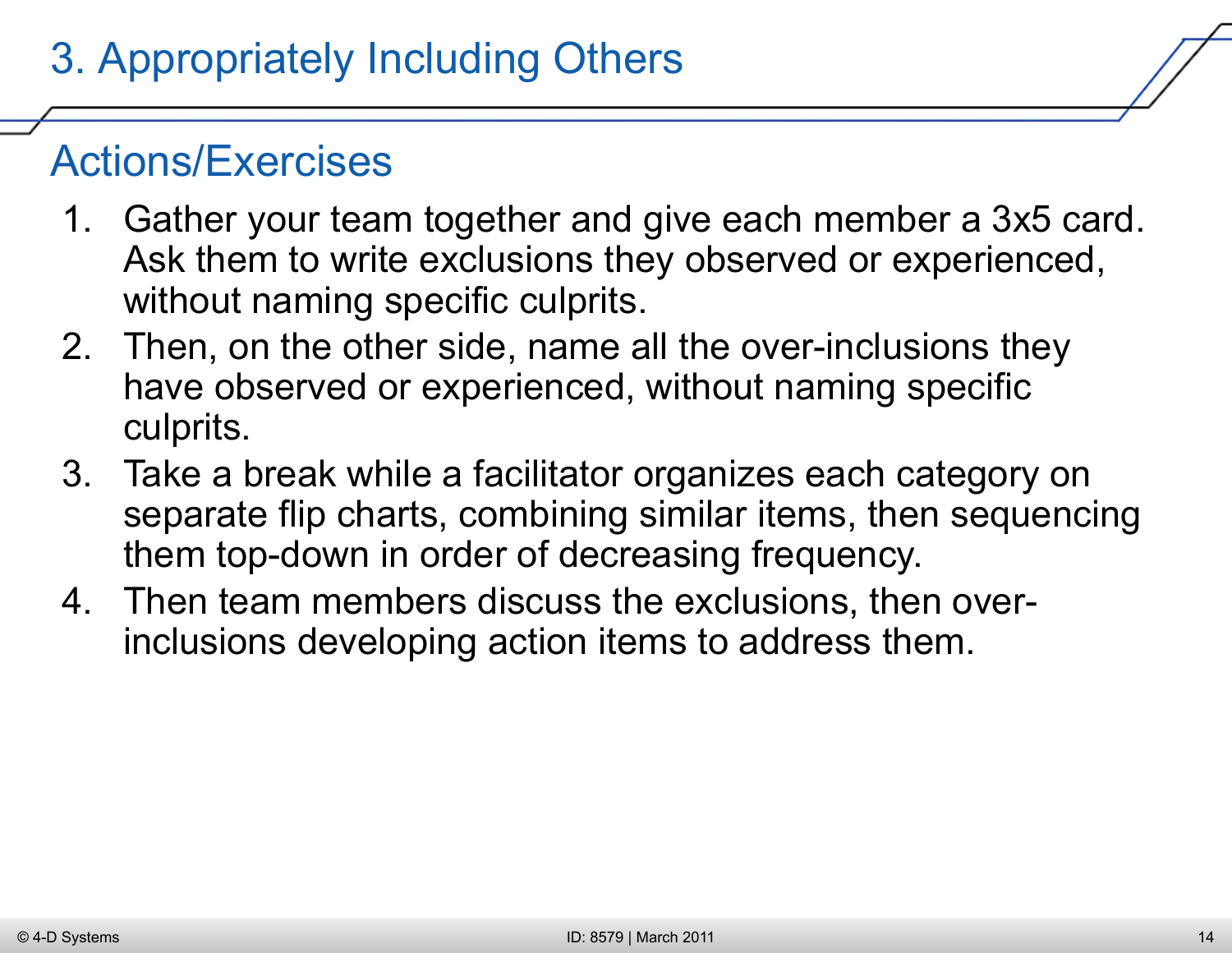# 4. Keeping All Agreements

It is essential to your success that others perceive you and your teammates as fully trustworthy. One very simple behavior demonstrates your integrity and trustworthiness to others – how rigorously you keep all your agreements.

Team members can meet the *standard* by only entering agreements they can keep, then rigorously keeping these agreements, while renegotiating problematic agreements before they break them.



No assessor comments were submitted for this behavior.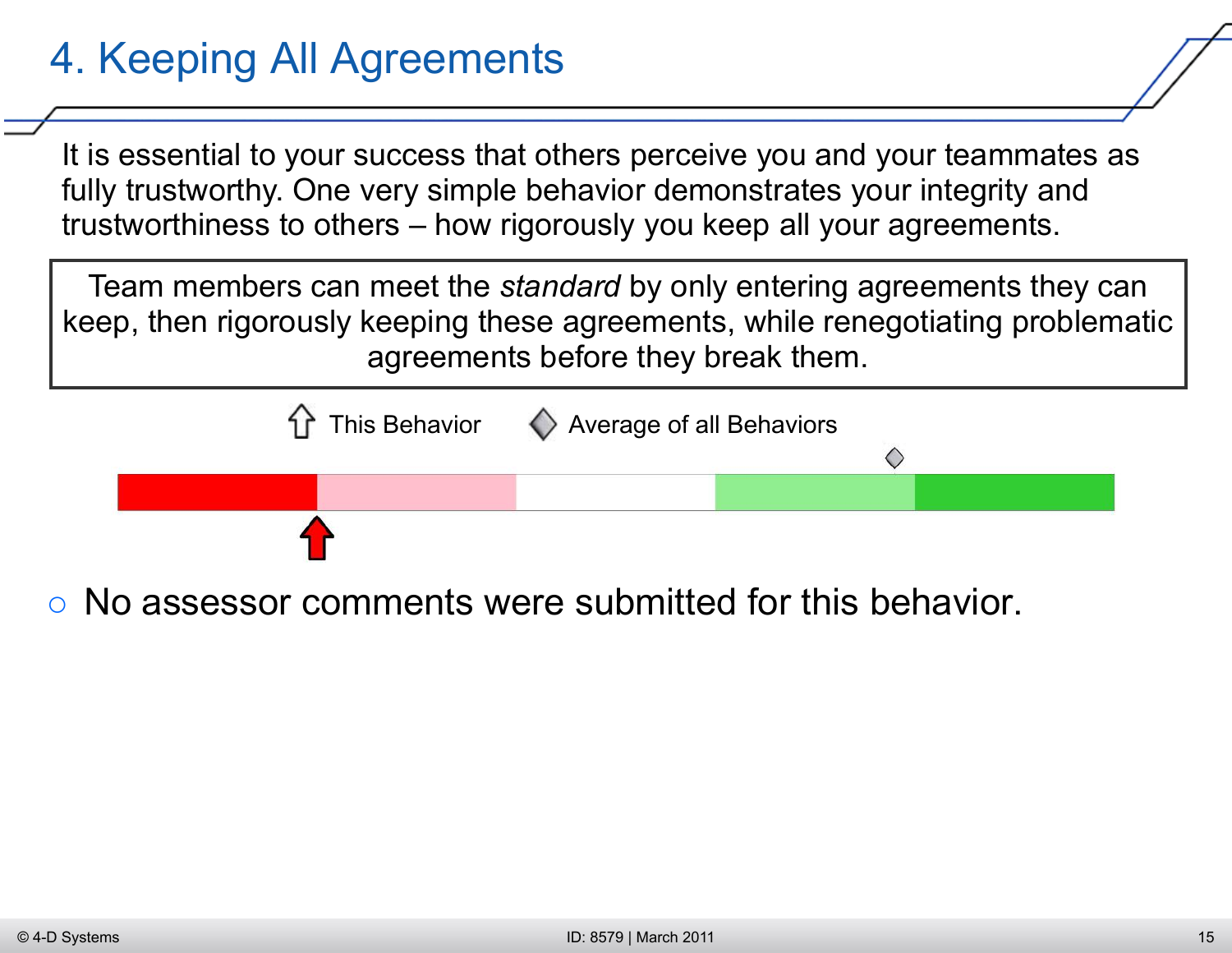- 1. Decide now collectively that will live in integrity, rigorously keeping all your agreements. When you make this "mindsetshift" you increasingly notice when you are entering agreements, and be more careful to only enter those you can keep.
- 2. Begin with all team members agreeing to arrive on time for meetings. (Of course, remove structural lateness, scheduling your meetings with perhaps 15 free minutes between them.) If you are permitted to do so, agree on a "sanction" for lateness. Our company has a penalty for being more than one minute to our weekly (on-line) staff meetings. Late people agree to augment their next (restaurant) tip by \$5. (We have inexpensive "atomic" clocks to synchronize time.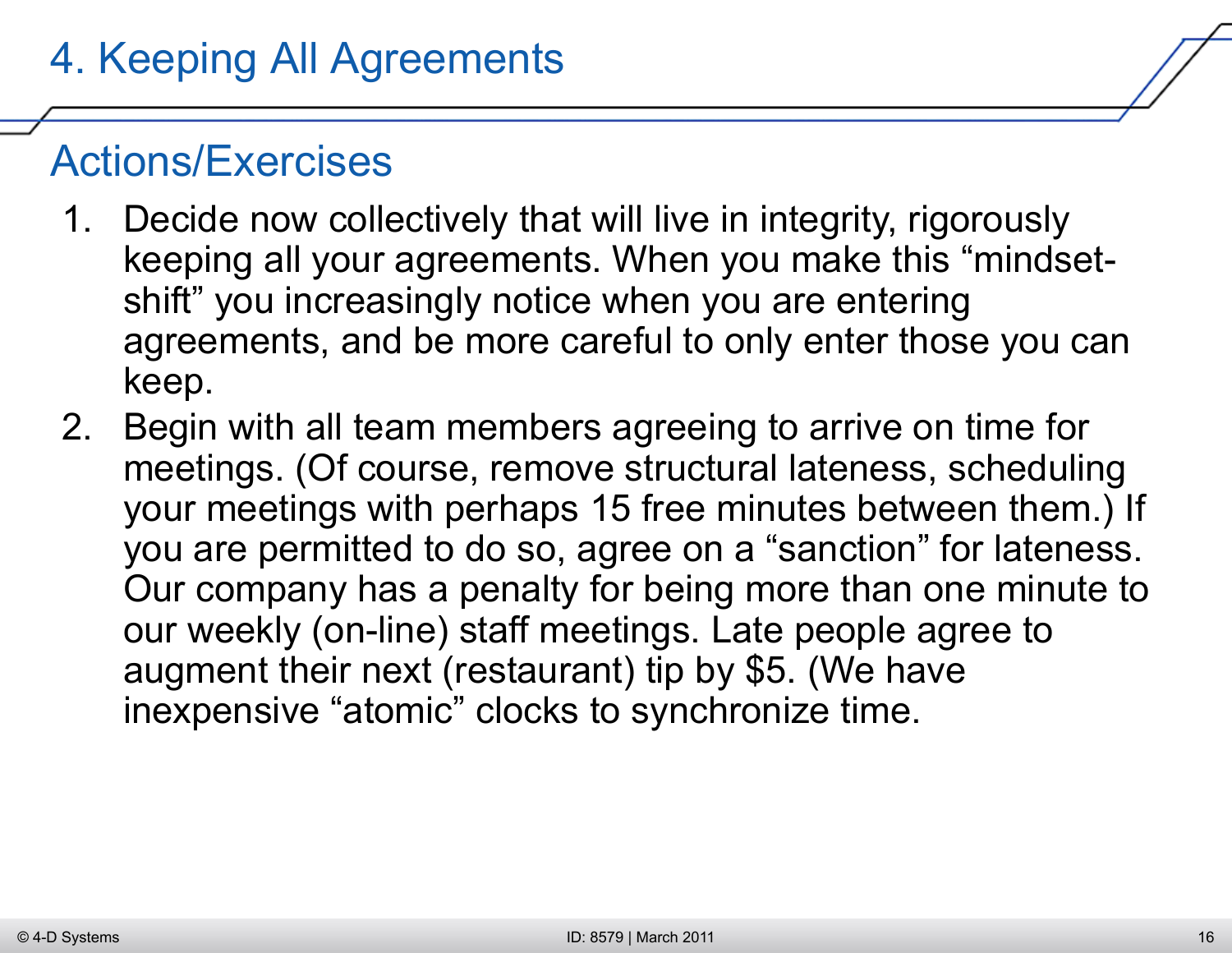## 5. Expressing Reality-based Optimism

It is very natural for people to ignore unpleasant realities. Confronting unpleasant realities requires willingness and discipline. Unfortunately, the truth of such realities is the foundation for all creativity. Absent reality, useful creativity is unlikely.

Team members can meet the *standard* by holding optimistic mind-sets, while fully embracing unpleasant realities, and then advocating appealing and credible future outcomes.



○ No assessor comments were submitted for this behavior.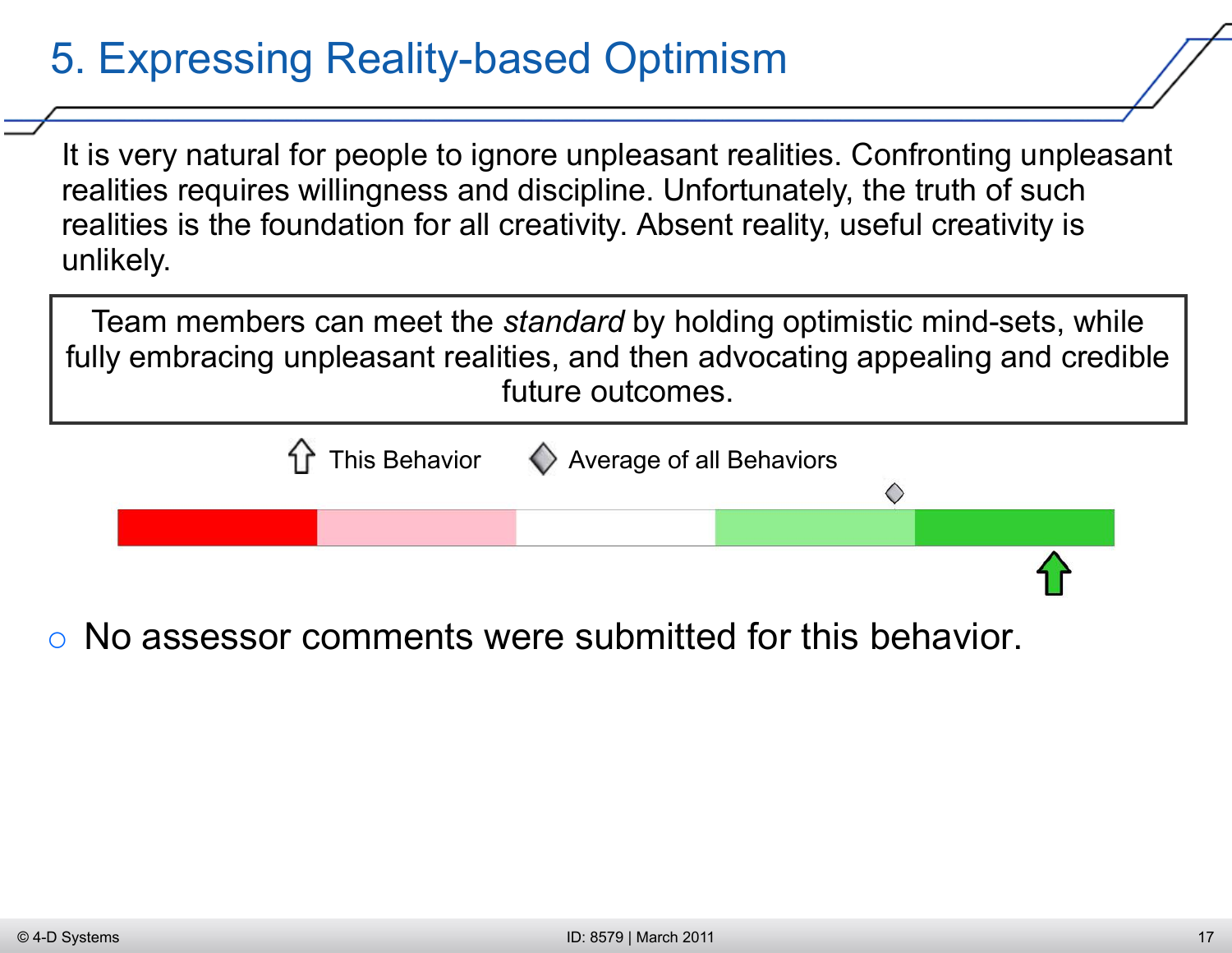Conduct the same "Elephants in the room" exercise that we conduct in our workshops.

- 1. Again, give each team member a 3X5 card to write unpleasant realities ("Elephants") that they prefer to ignore.
- 2. Record these on flipcharts in order of decreasing frequency, combining similar topics.
- 3. You may want to form groups of about 5 people to prioritize the Elephants. As each completes they report findings to the larger group.
- 4. Then have your 4-D Network Provider/ CPM process highpriority items with the Context Shifting Worksheet with the group.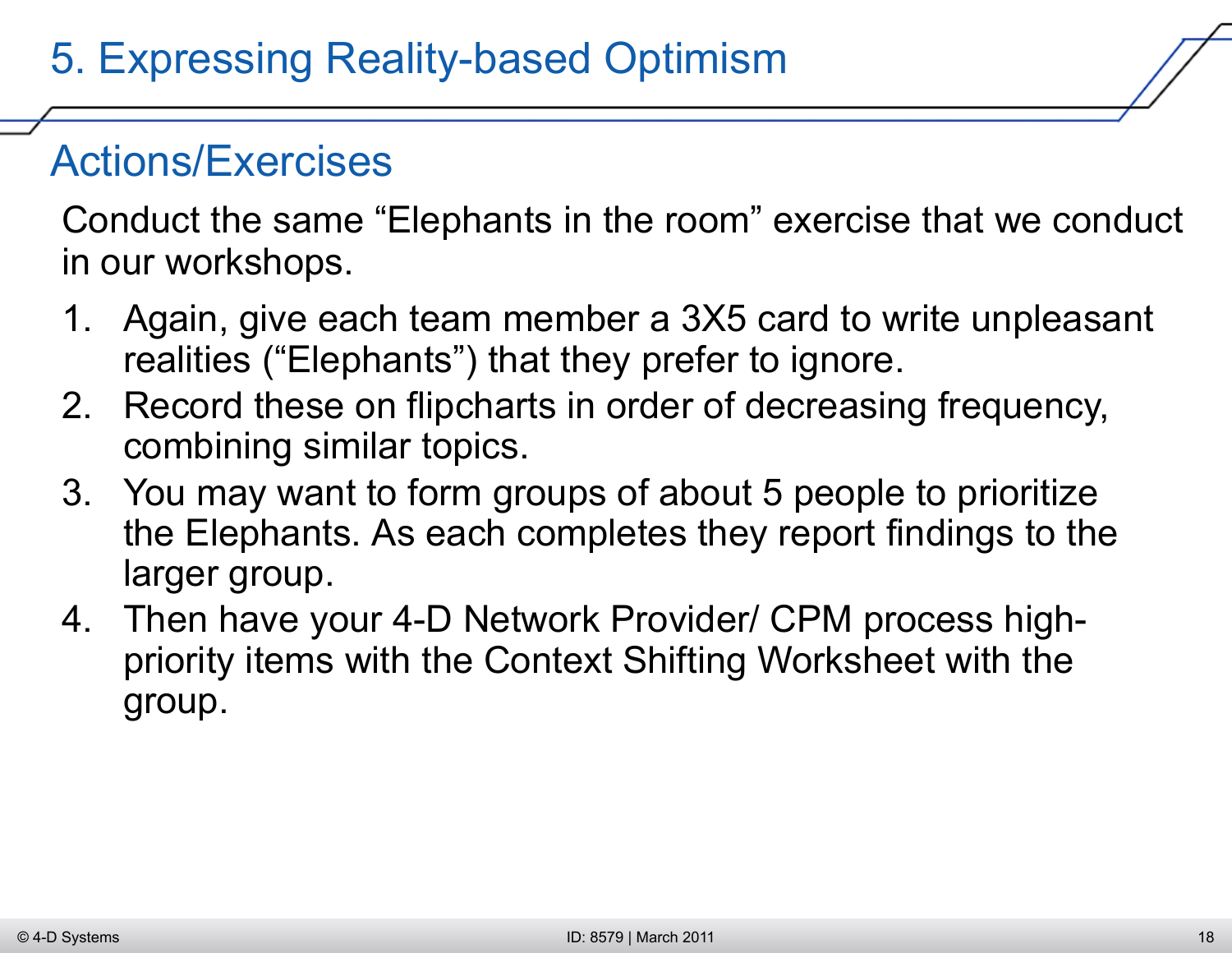## 6. Being Outcome Committed

Identifying the Outcomes that you care most deeply about allows you to focus your energy on what really matters to you. Moreover, 100% Commitment alters your perception, "magically" revealing the means to realizing the Outcome.

> Team members can meet the *standard* by demonstrating 100% commitment to realizing their team's essential Outcomes.



○ No assessor comments were submitted for this behavior.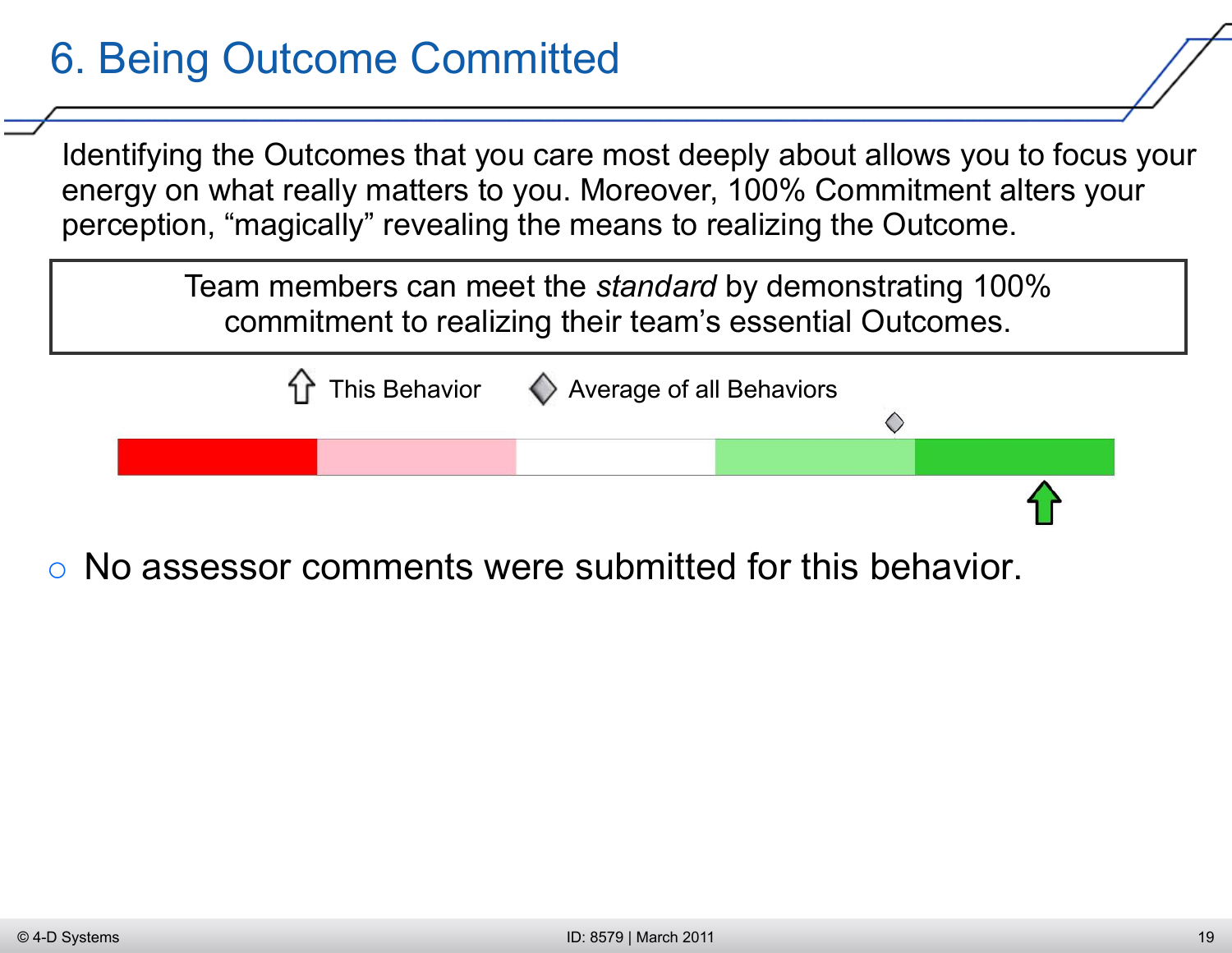This behavior is rooted in deep introspection by individual team members. People are examining nothing less than the meaning and purposes of their lives. Once again, we recommend that you have your 4-D Network Provider/ CPM provide the module in this topic extracted from our three-day Workshop slides. This is a powerful and moving experience.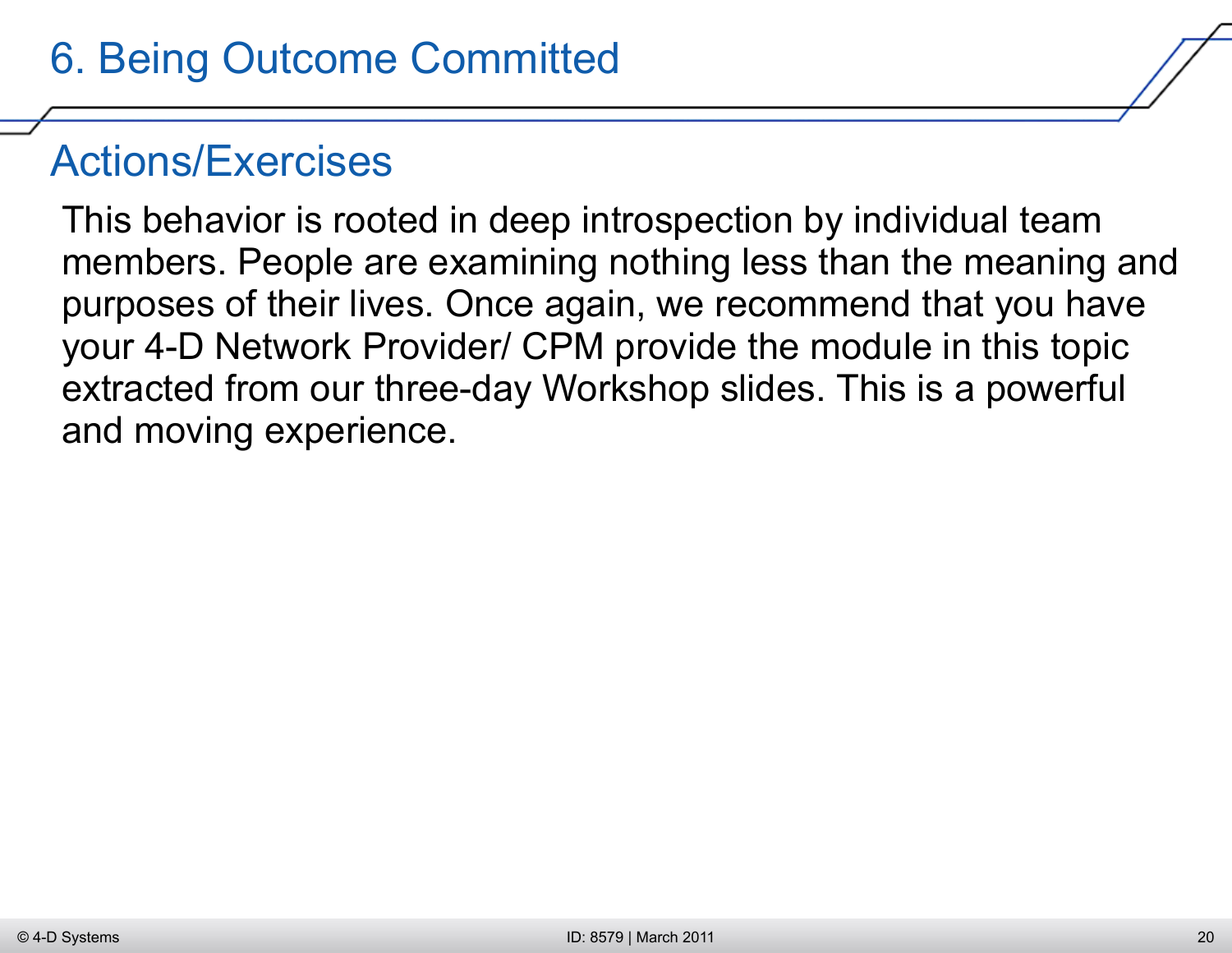## 7. Resisting Blaming or Complaining

Blaming or Complaining are dangerous habits. Blaming can take you take you into the "drama state" of "Blamer." The Blamer's assignment of responsibility for the "mess" is both certain and wrong. Thus, they are unable to address the real cause of their difficulty. Complaining can take you into "Victim" state. The Victim concludes that the situation is hopeless, and chooses helplessness, abandoning their ability to take action. Finally, when teams tolerate these behaviors, they can spread like a cancer.

Team members can meet the *standard* by avoiding blaming or complaining, and being intolerant of blaming or complaining by others.



○ No assessor comments were submitted for this behavior.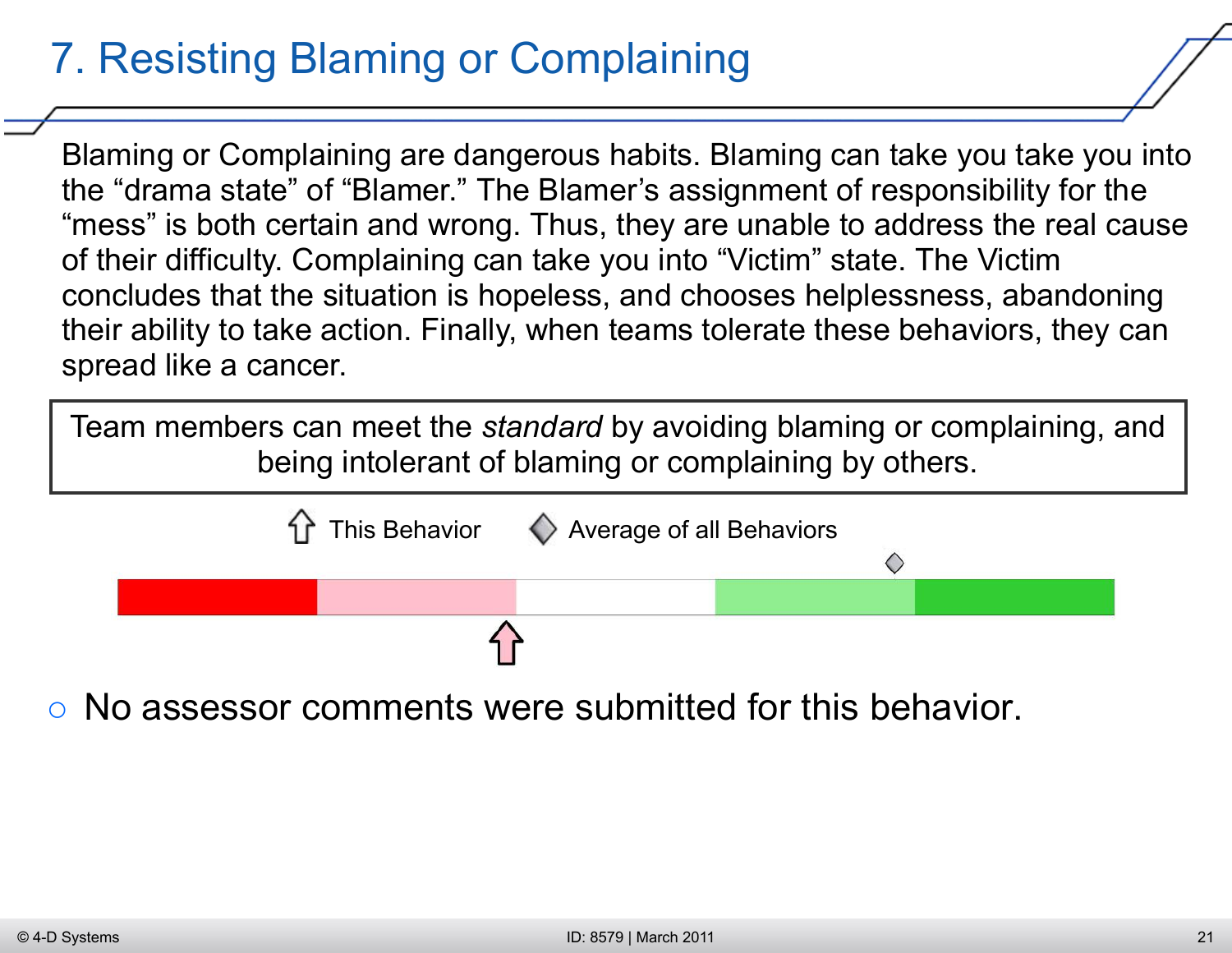- 1. Your first step is for you to collectively decide that you do not want drama in your team's social context;
- 2. Then, request individuals' permission to point out their blaming or complaining when you notice it; and
- 3. Commit to collectively refusing to participate in victim "clubs" where victims support each other, playing "Ain't it awful" together.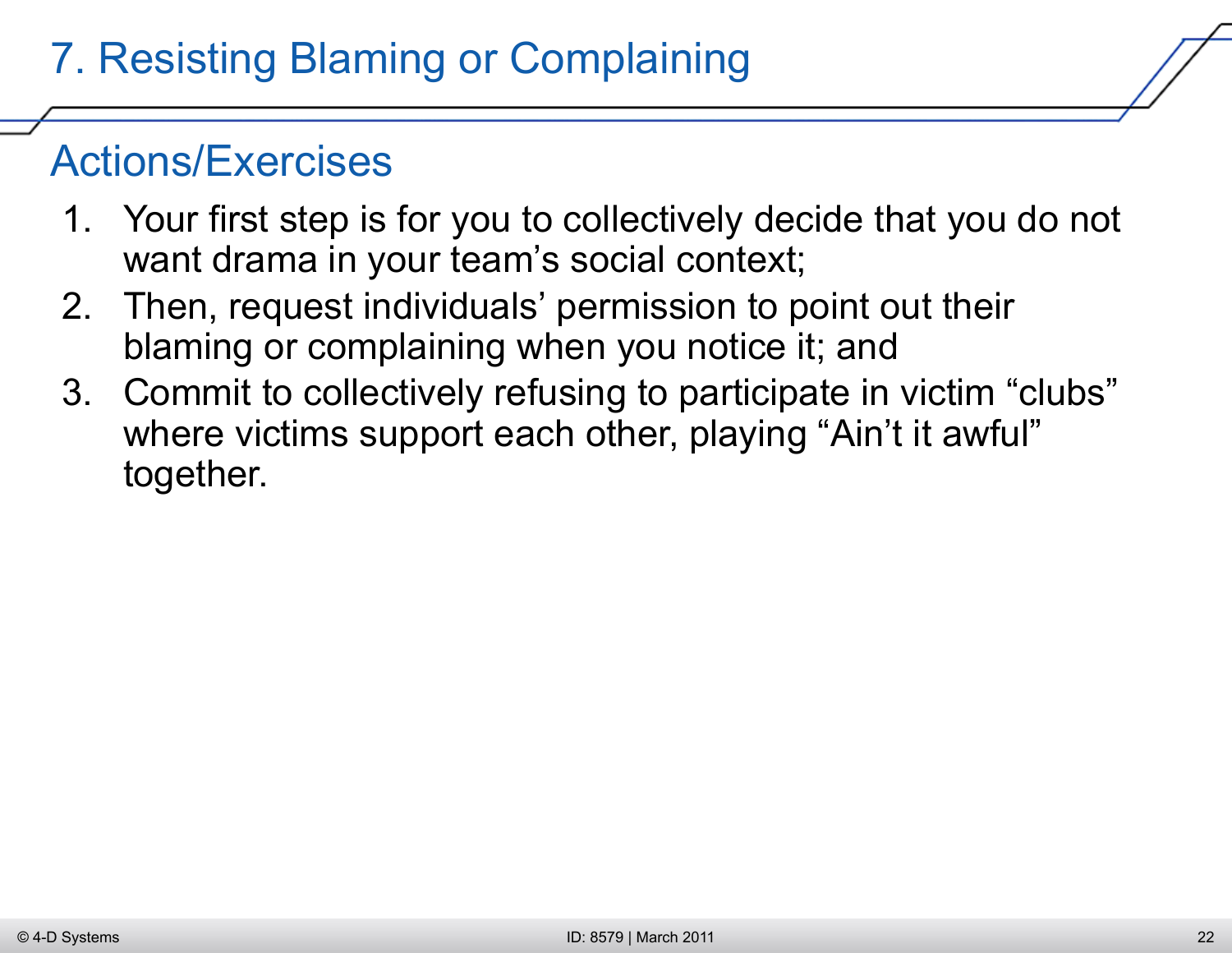## 8. Clarifying Roles, Accountability and Authority

As we worked with teams over the years, helping them clarify their RAAs, an important finding emerged. Accountability trumps everything. If team members are not clear about the results they are Accountable to produce, any success you realize is pure chance. This is not OK.

Team members can meet the *standard* by defining and communicating their Roles, Accountability and Authority (RAAs) to the people who need to understand and/or approve them.



○ No assessor comments were submitted for this behavior.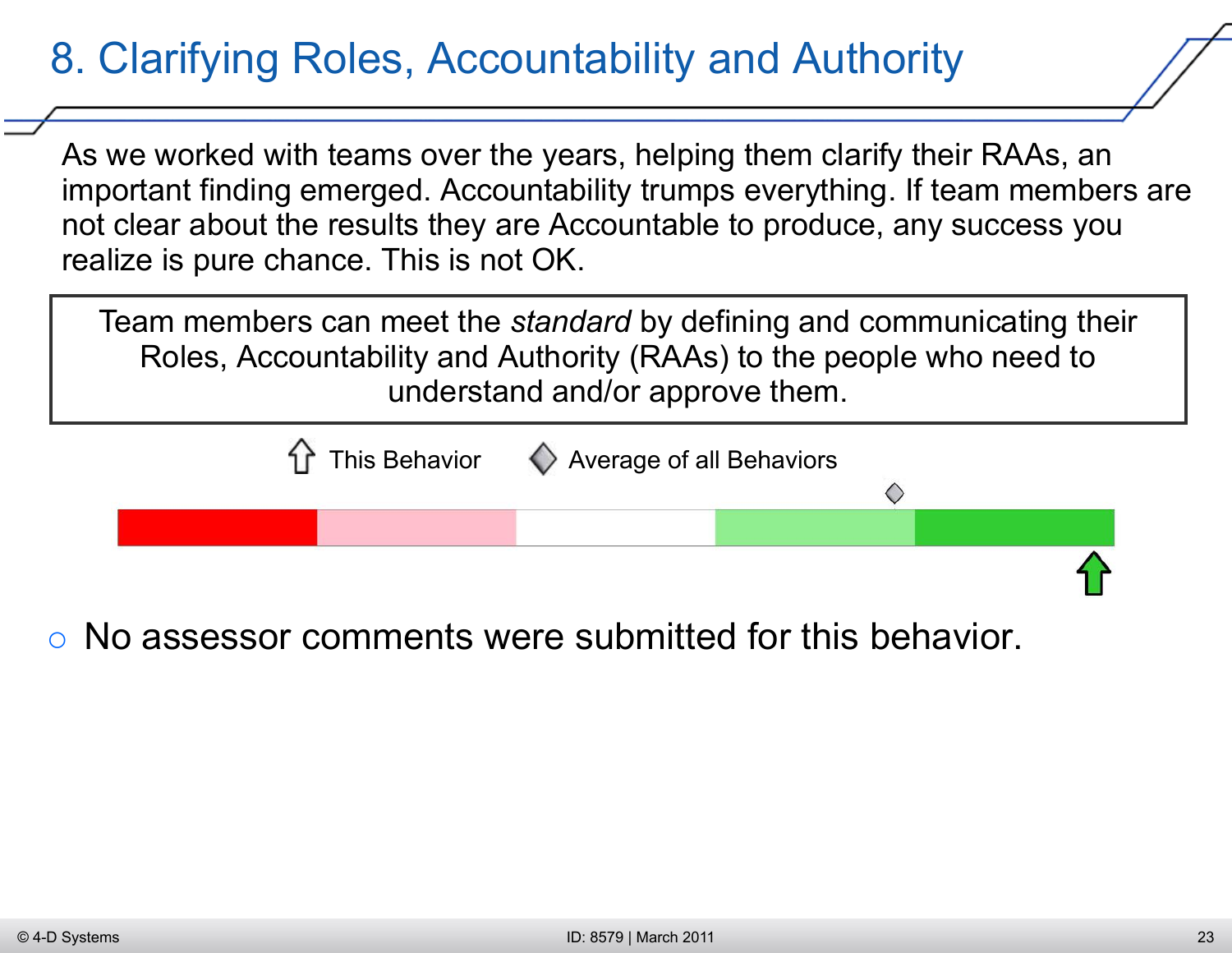This is one of the easier behaviors to improve/master. Here are two options to improve your RAAs:

- 1. We have developed a very popular one day "RAA Event" that your 4-D Network Provider/CPM can provide for you team.
- 2. All team members agree to take action themselves:
	- a. Download the Workshop Workbook from www.NASAteambuilding.com and print the "RAA worksheet" at the end.
	- b. Fill out the worksheet, then
	- c. Discuss your RAAs with your supervisor, obtaining his or her approval.

You will likely see a significantly higher score for this behavior in your next reassessment."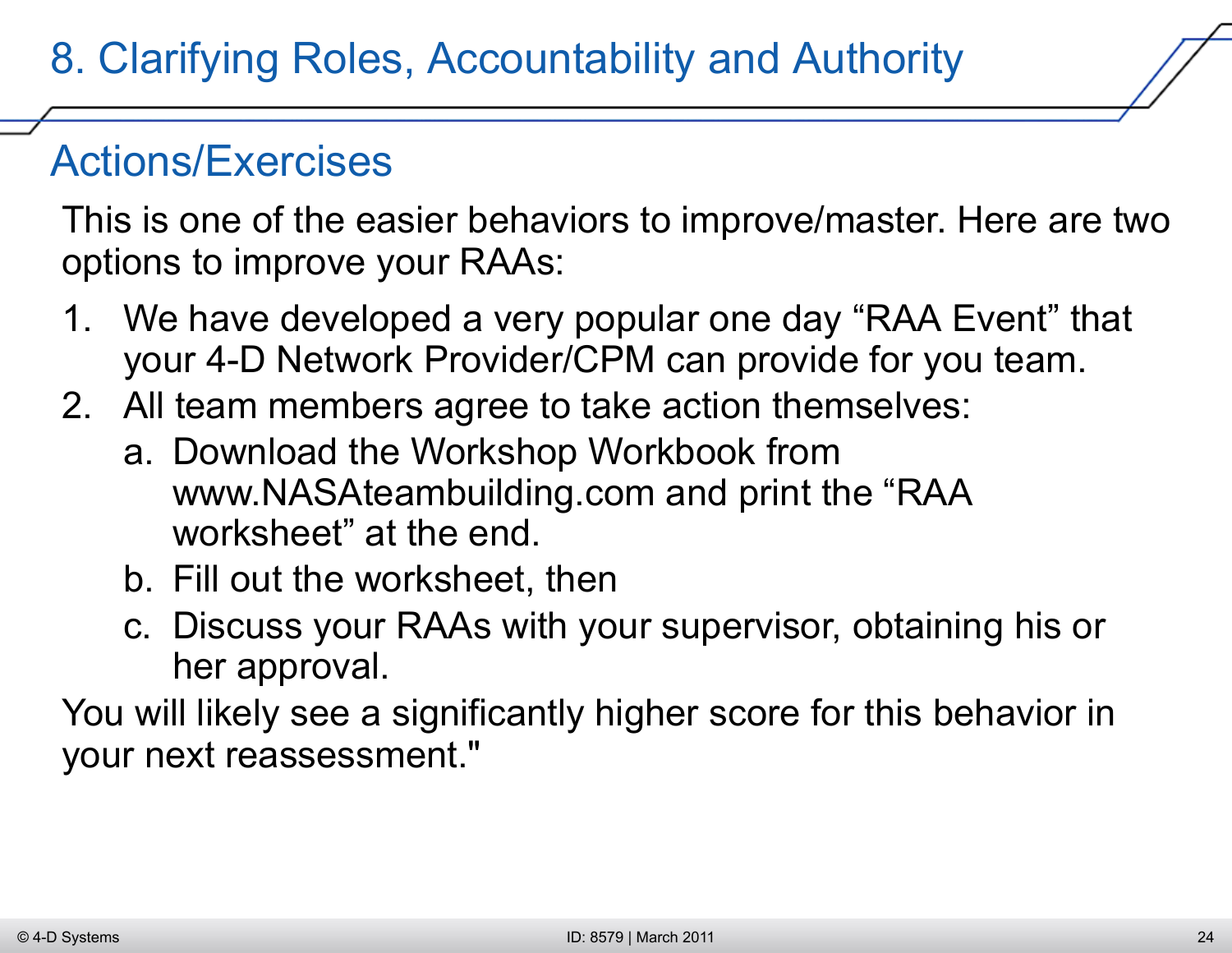"What about the ABC team supports good teamwork?"

- *"Project Personnel understand Teamwork."*
- *"1) People tell it like it is and then move on with their work in this project. Your opinion is welcomed and considered...but you'd better have supporting data/information to back it up. 2) It does not appear that there are 'hidden agendas' within the Flight Project. 3) Spontaneous social times on Friday afternoons are good for bolstering team spirit and team work. "*
- *"Co-location for staff meetings. Frequent senior staff meetings. The leader's attitude. "*
- *"Dedication of Individuals to effort. Work Ethic. Commitment to Excellence. Open Communications. "*

Continued on the next page.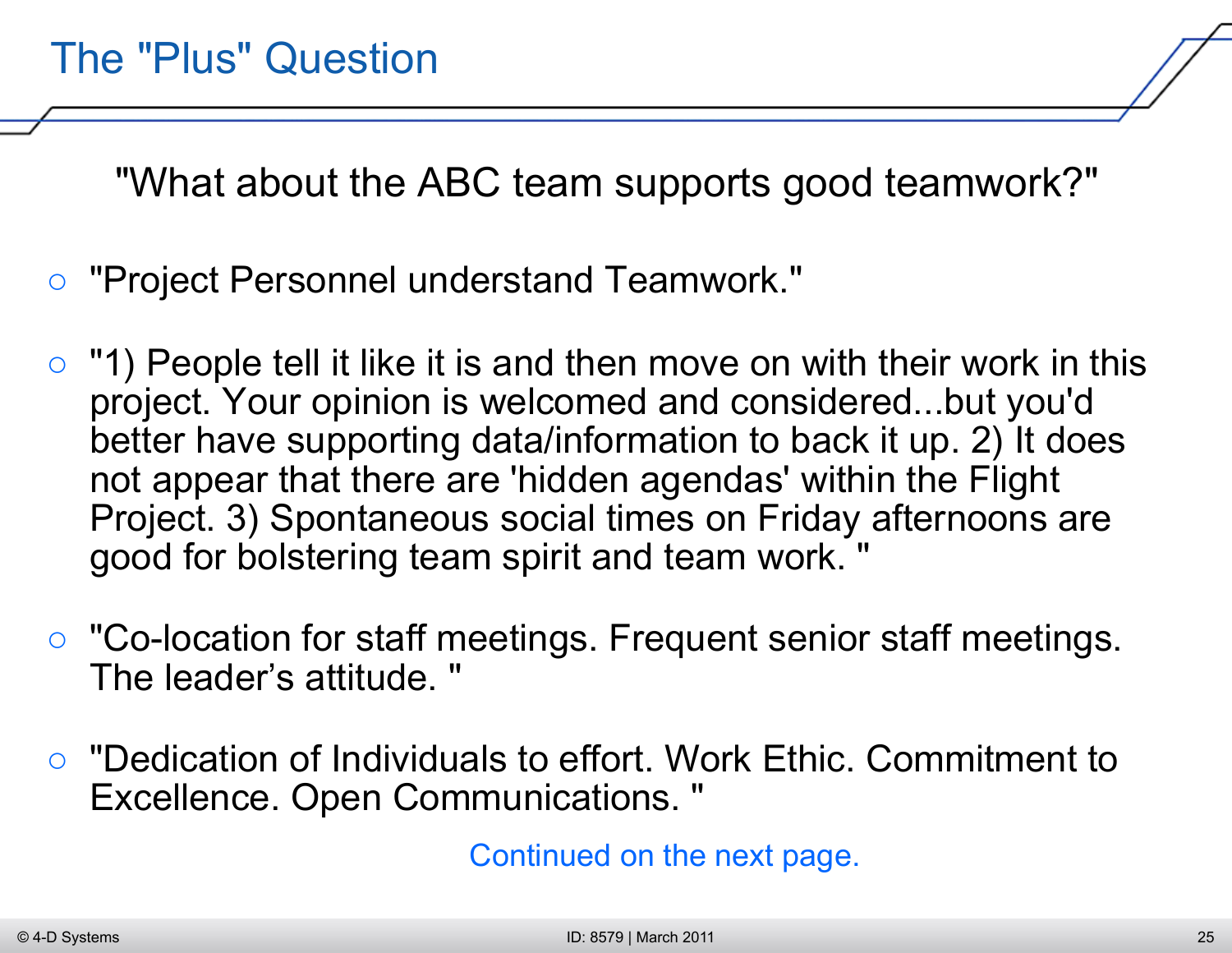#### The "Plus" Question

- *"Everyone has the same goal success. Everyone is willing to contribute to the work that needs to be done. Although we are short staffed sometimes, the work always gets done and usually on time. Everyone does what is necessary to get the job done. "*
- *"Everyone is committed to ensuring that the instruments and spacecraft work - for the Nation's benefit. "*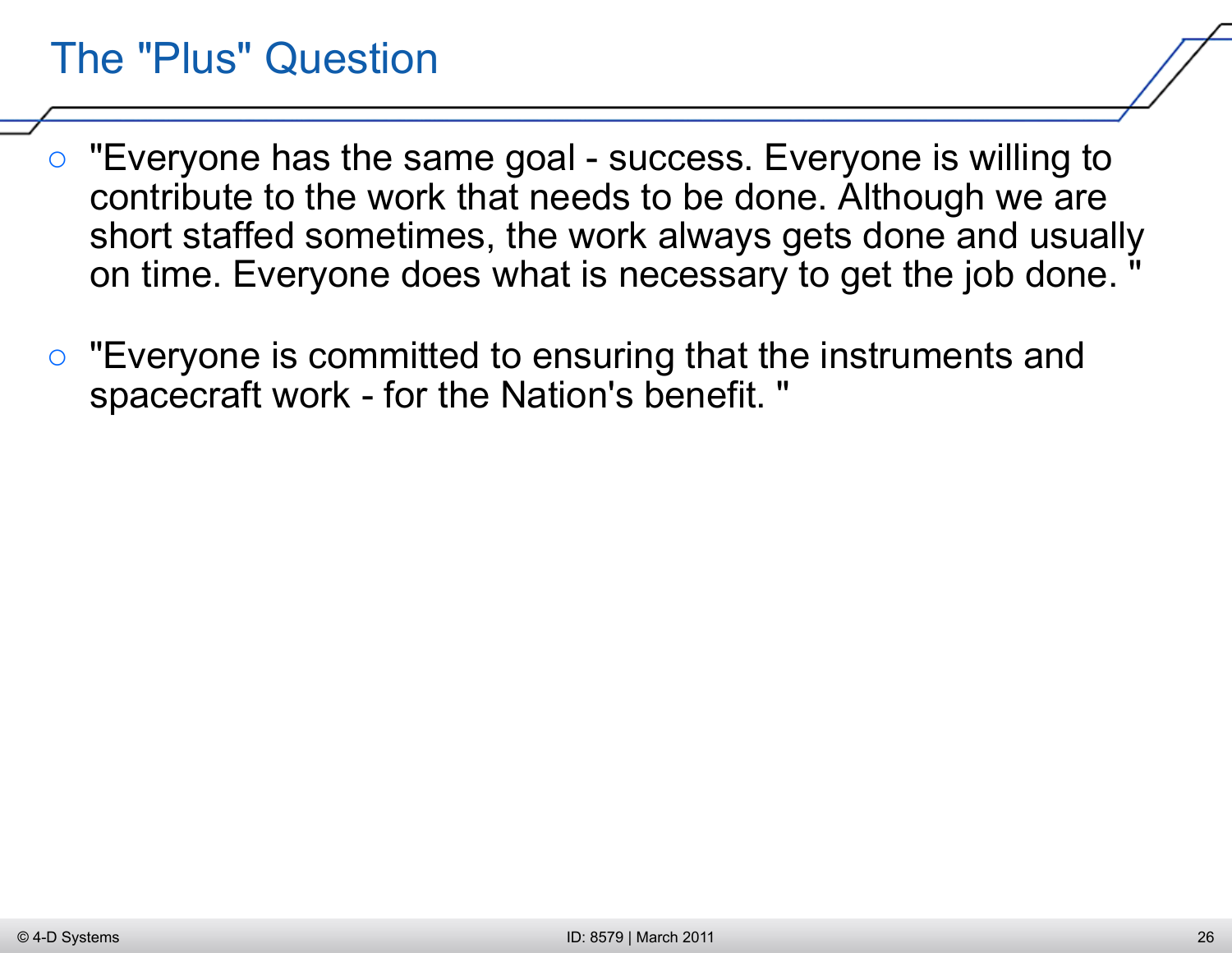These comments are an excellent source of team-appreciation material. Edit the comments to improve the grammar and consistency. You might post this document in your conference rooms to enhance your "glad-group" emotions, uplifting your team during difficult times.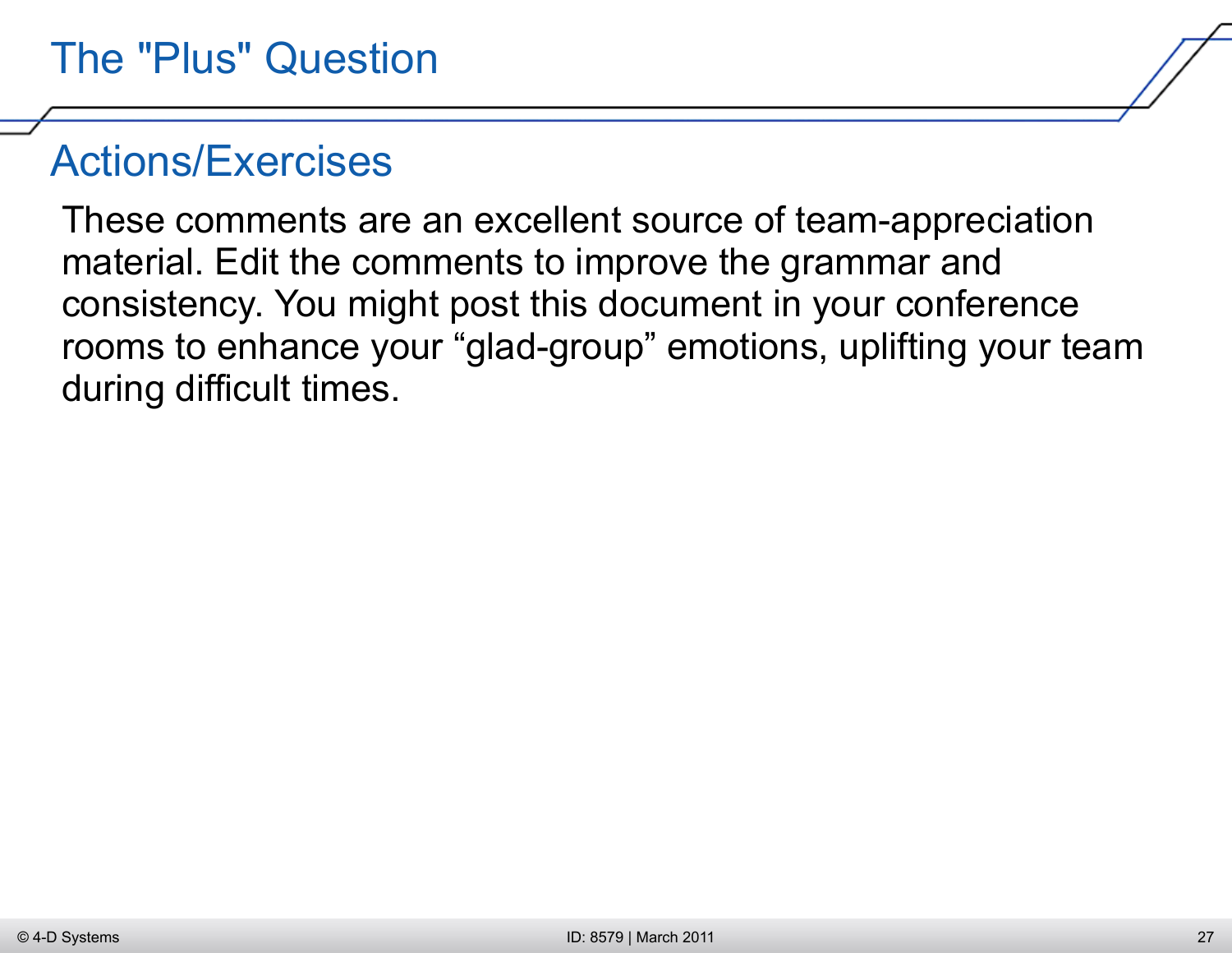"What could the ABC team do to be more effective?"

- *"Reduce interference by outside entities."*
- *"1) Resolve conflicting guidance from the sponsoring program office. 2) Add selected staff where overextended. "*
- *"1) Too much travel hinders regular communication and interaction that needs to occur between team members. People who's input or support is needed are frequently away and unavailable for periods of time. 2) It is sometimes unclear who needs to be included in the decision-making process which is an impediment to progress and forward momentum. "*
- *"Abrasive and stubborn team members sometimes impede progress, but can, in many cases, be pacified. "*

Continued on the next page.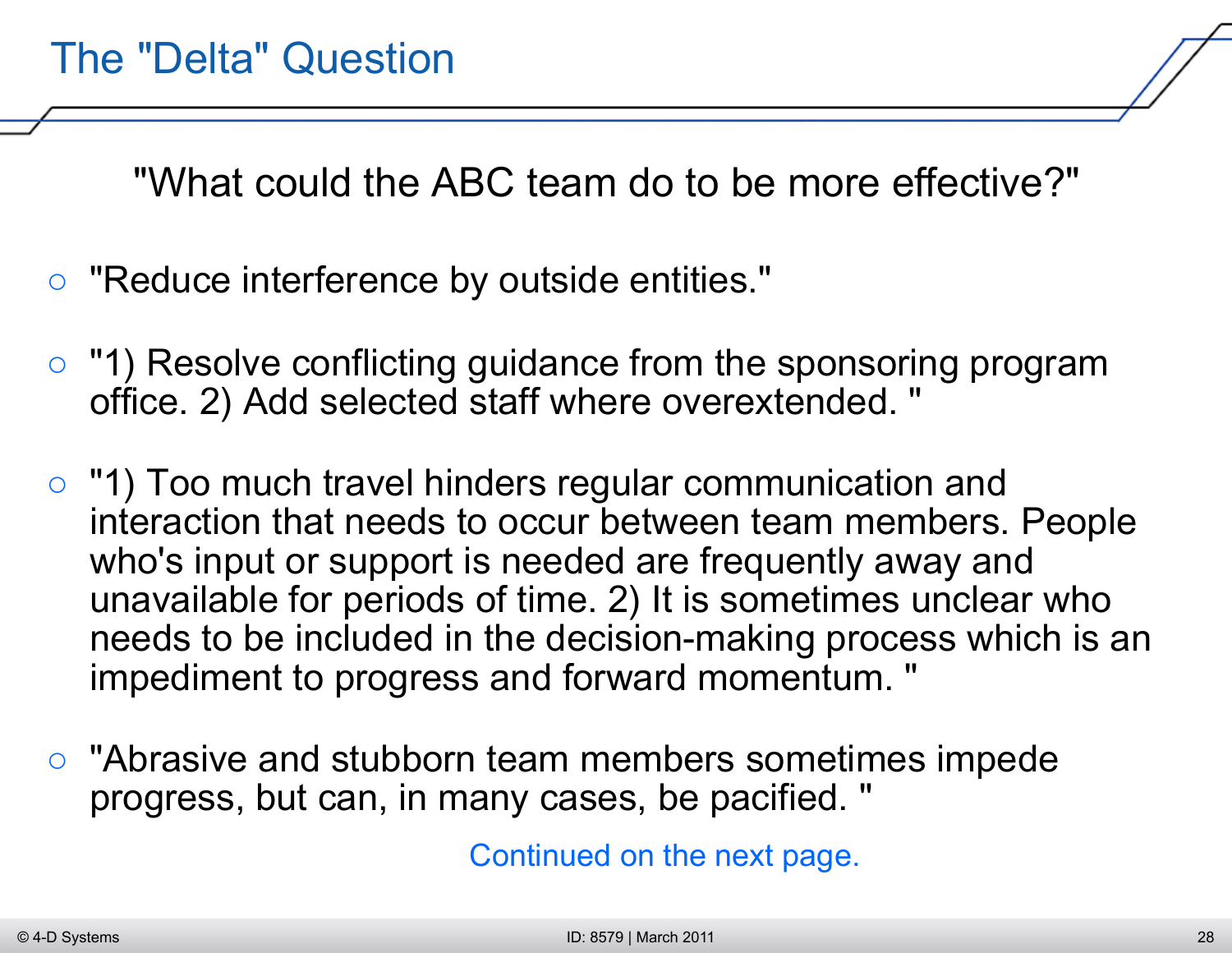#### The "Delta" Question

- *"Extensive travel, shifting requirements, unclear directions from the Program and customer chain, etc. "*
- *"Frequent travel disrupts communication and can inhibit progress on items that require agreement from multiple people. Disagreements are often not resolved, with the involved parties preferring to continue on their own paths. "*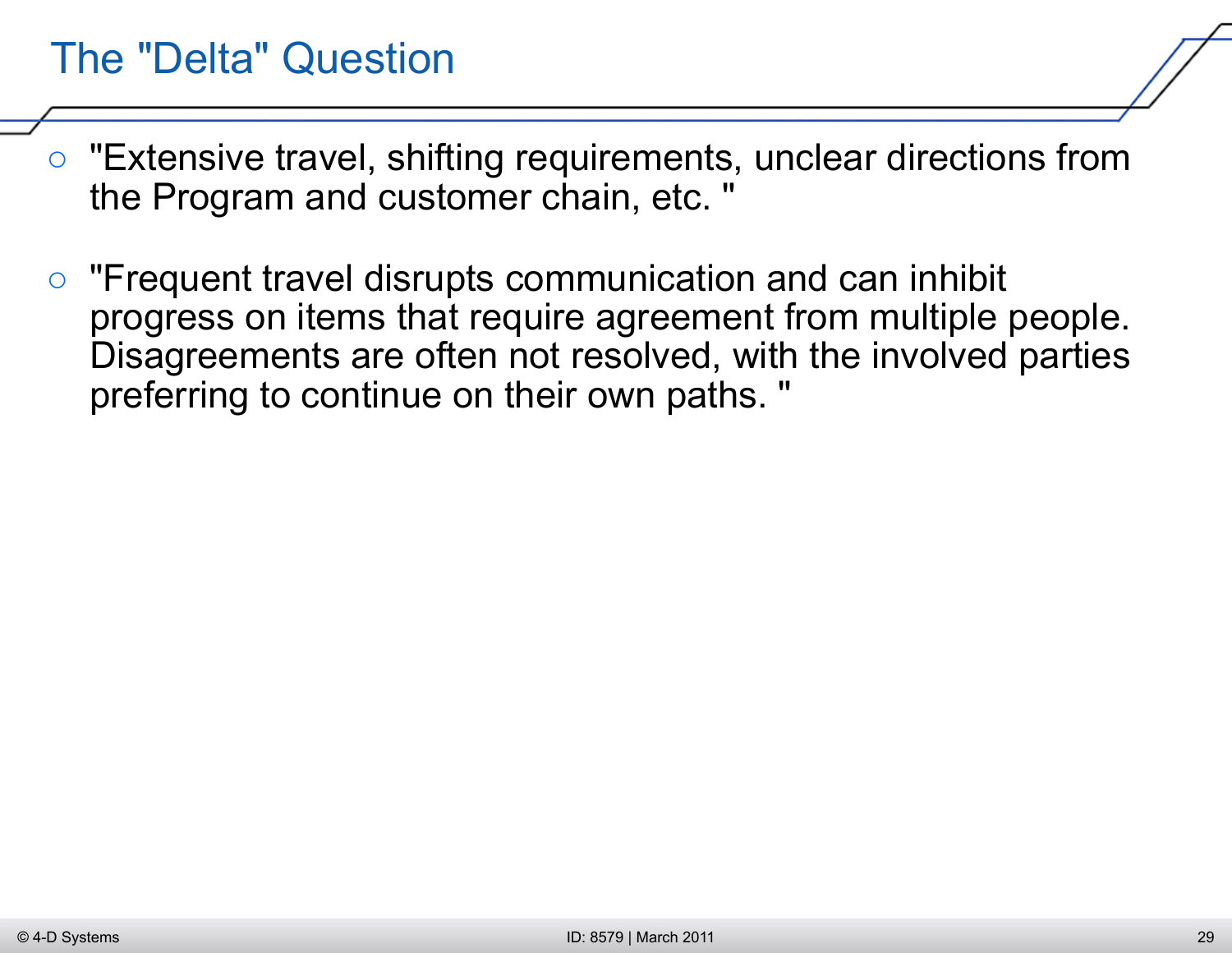These comments provide an excellent source of performanceenhancing action items. One reason these action items are so potent is that you bring customized teambuilding processes into *your work context* in ways that make sense to you.

You might find it useful to select both action items you can complete within your team, and actions that require assistance from outside your team. Note: An action-item has three components: a designated responsible individual; a statement of work; and a duedate.